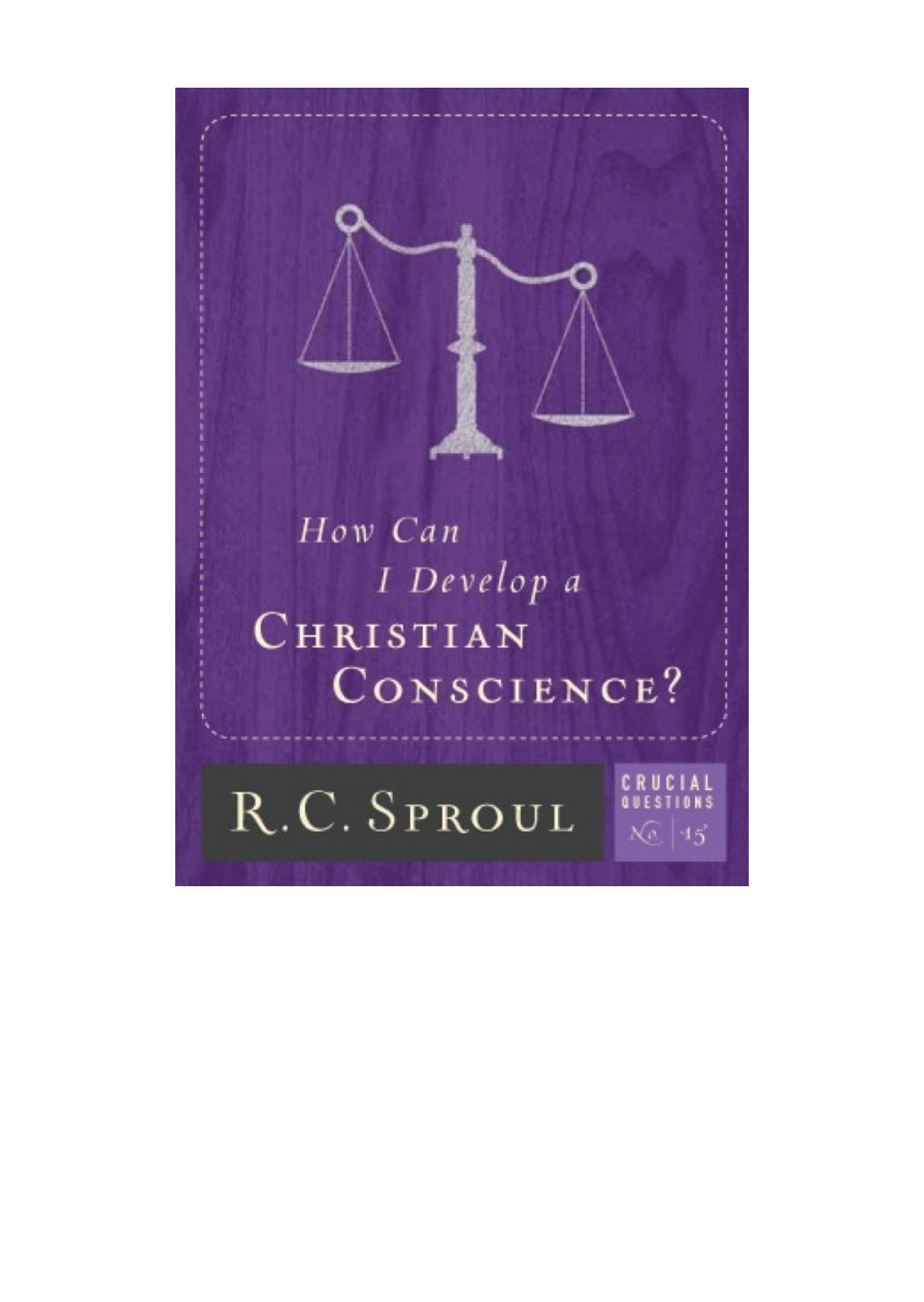#### HOW CAN I DEVELOP A CHRISTIAN CONSCIENCE?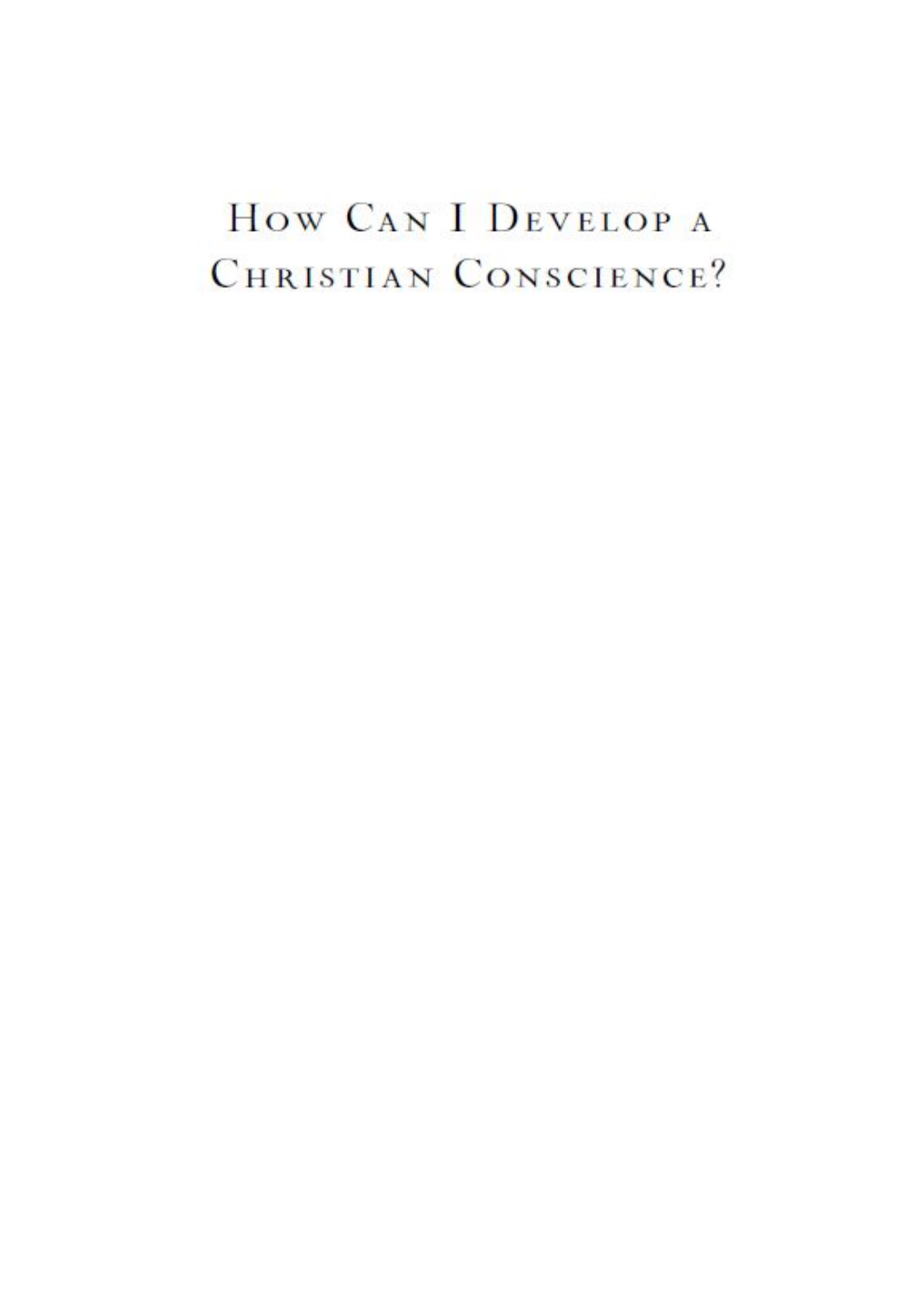#### **The Crucial Questions Series**

**By R. C. Sproul**

Who *Is* Jesus?

Can I Trust *the* Bible?

Does *Prayer* Change Things?

Can I *Know* God's Will?

How Should I *Live* in This World?

What Does It Mean *to Be* Born Again?

Can I Be Sure *I'm* Saved?

What *Is* Faith?

What Can I *Do with* My Guilt?

What *Is the* Trinity?

What *Is* Baptism?

Can I Have *Joy in* My Life?

Who Is *the* Holy Spirit?

Does God *Control* Everything?

How Can I Develop a Christian Conscience?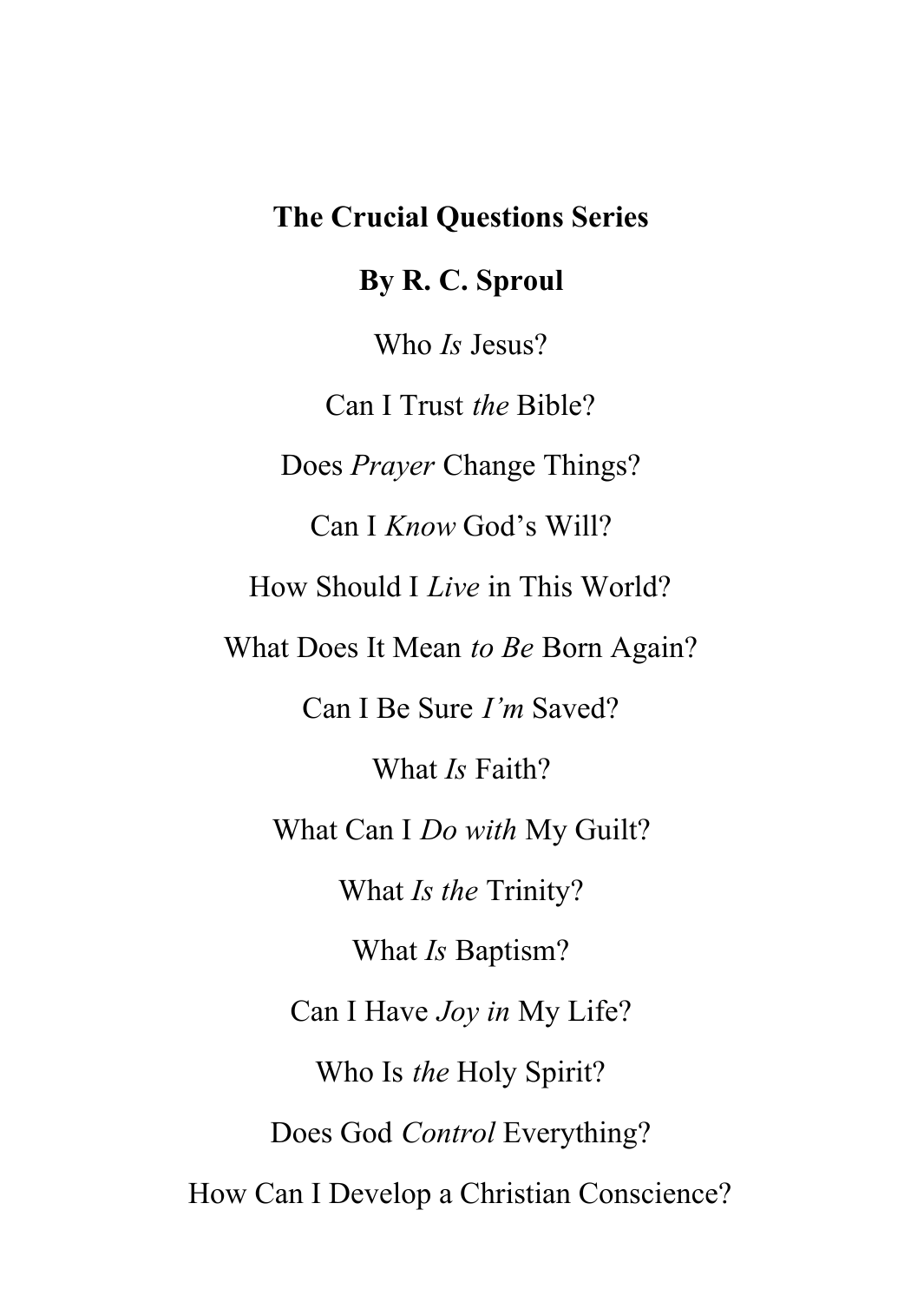What Is the Lord's Supper?

What Is the Church?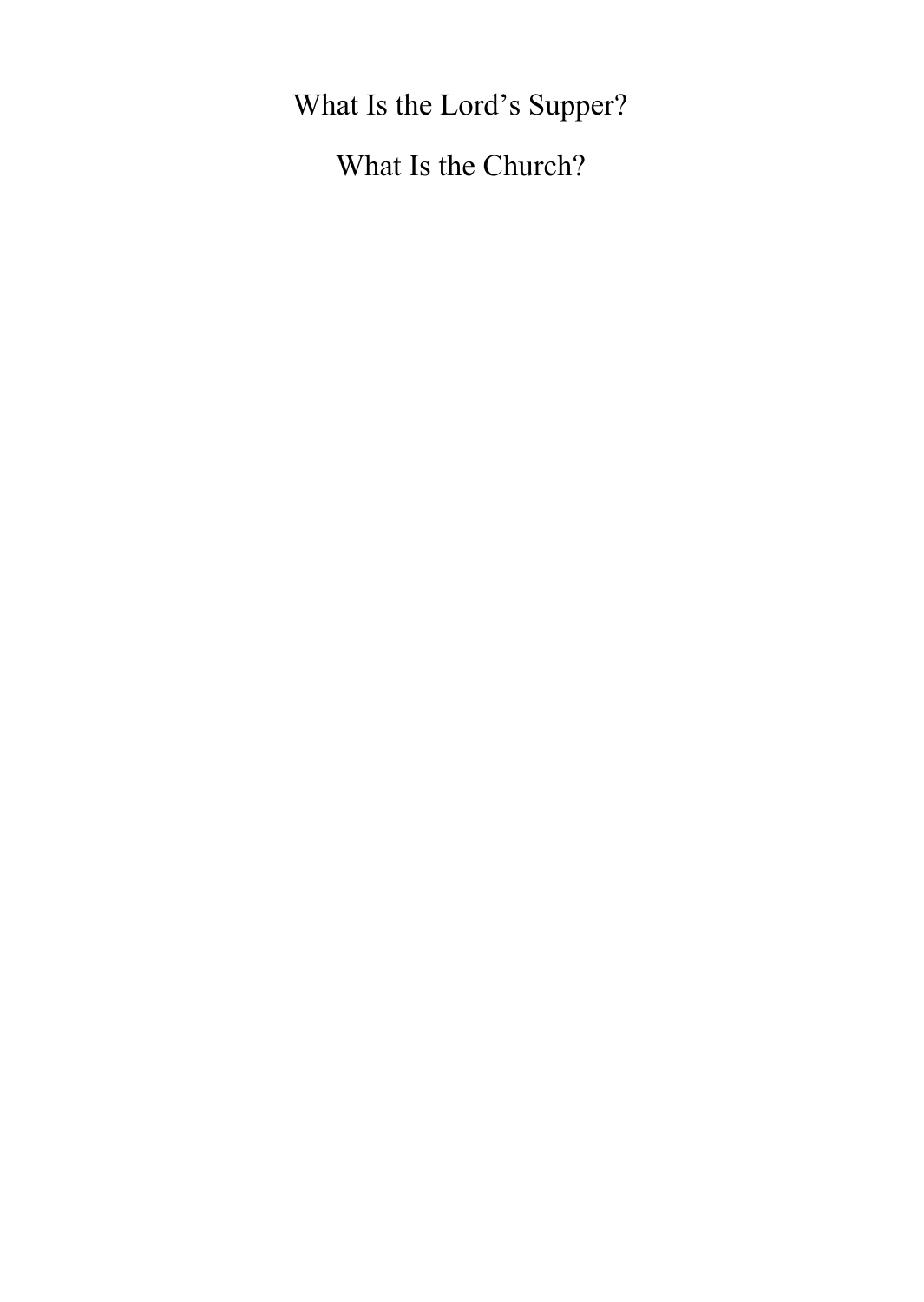CRUCIA QUESTIONS  $\sqrt{0}$  | 15

## HOW CAN I DEVELOP A CHRISTIAN CONSCIENCE?

# R.C. SPROUL

**R** Reformation Trust A DIVISION OF LIGONIER MINISTRIES, ORLANDO, FL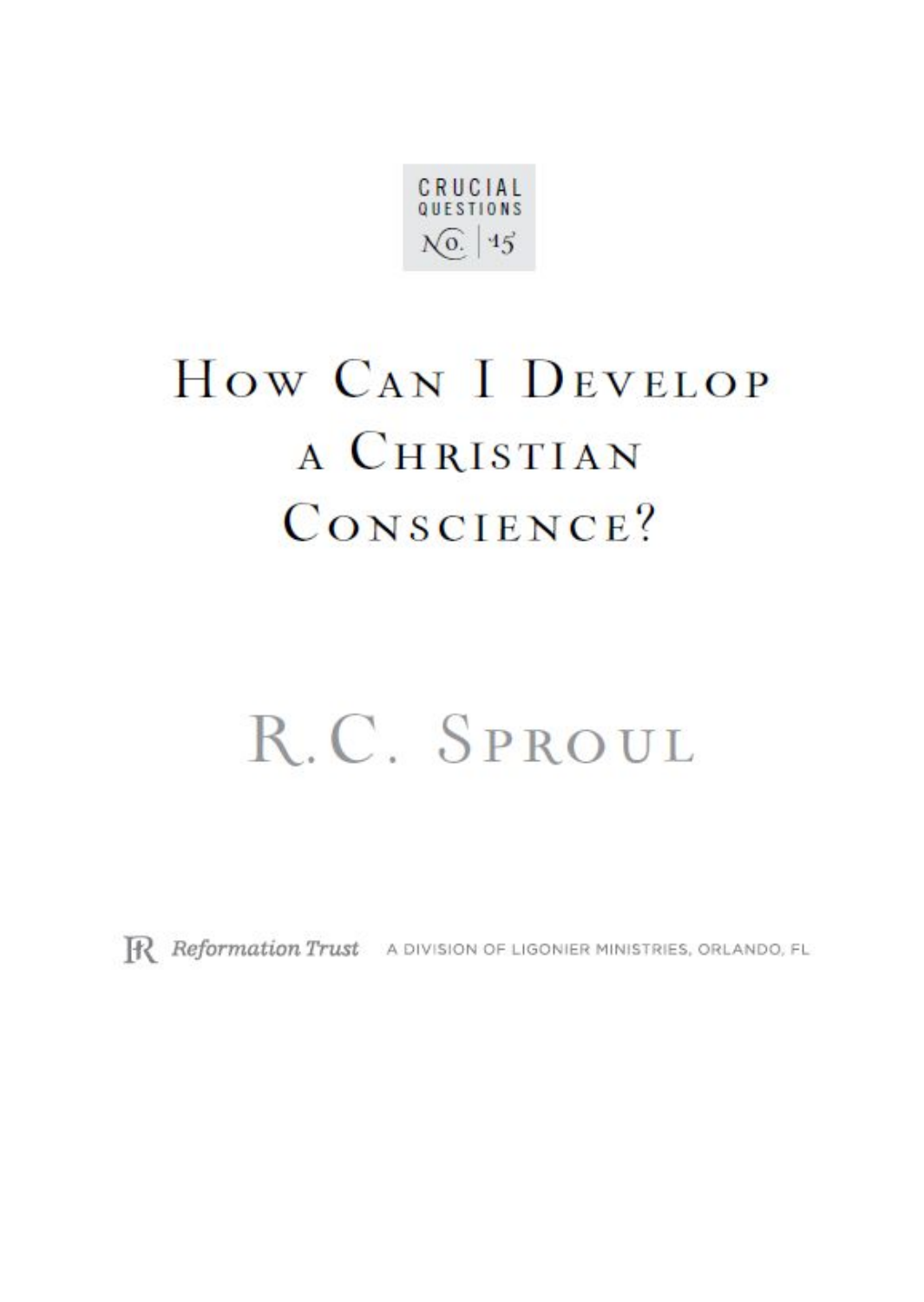*How Can I Develop a Christian Conscience?*

© 2013 by R.C. Sproul

Published by Reformation Trust Publishing a division of Ligonier Ministries 421 Ligonier Court, Sanford, FL 32771 Ligonier.org ReformationTrust.com

Printed in North Mankato, MN Corporate Graphics October 2013 First edition

All rights reserved. No part of this publication may be reproduced, stored in a retrieval system, or transmitted in any form or by any means—electronic, mechanical, photocopy, recording, or otherwise without the prior written permission of the publisher, Reformation Trust Publishing. The only exception is brief quotations in published reviews.

Cover design: Gearbox Studios Interior design and typeset: Katherine Lloyd, The DESK

All Scripture quotations are from *The Holy Bible, English Standard Version*®, copyright © 2001 by Crossway Bibles, a publishing ministry of Good News Publishers. Used by permission. All rights reserved.

#### **Library of Congress Cataloging-in-Publication Data**

Sproul, R. C. (Robert Charles), 1939- How can I develop a Christian conscience? / R.C. Sproul. p. cm. -- (The crucial questions series; No. 15) Includes bibliographical references. ISBN 978-1-56769-327-0 1. Conscience--Religious aspects--Christianity. 2. Christian ethics. I. Title. BJ1278.C66S67 2013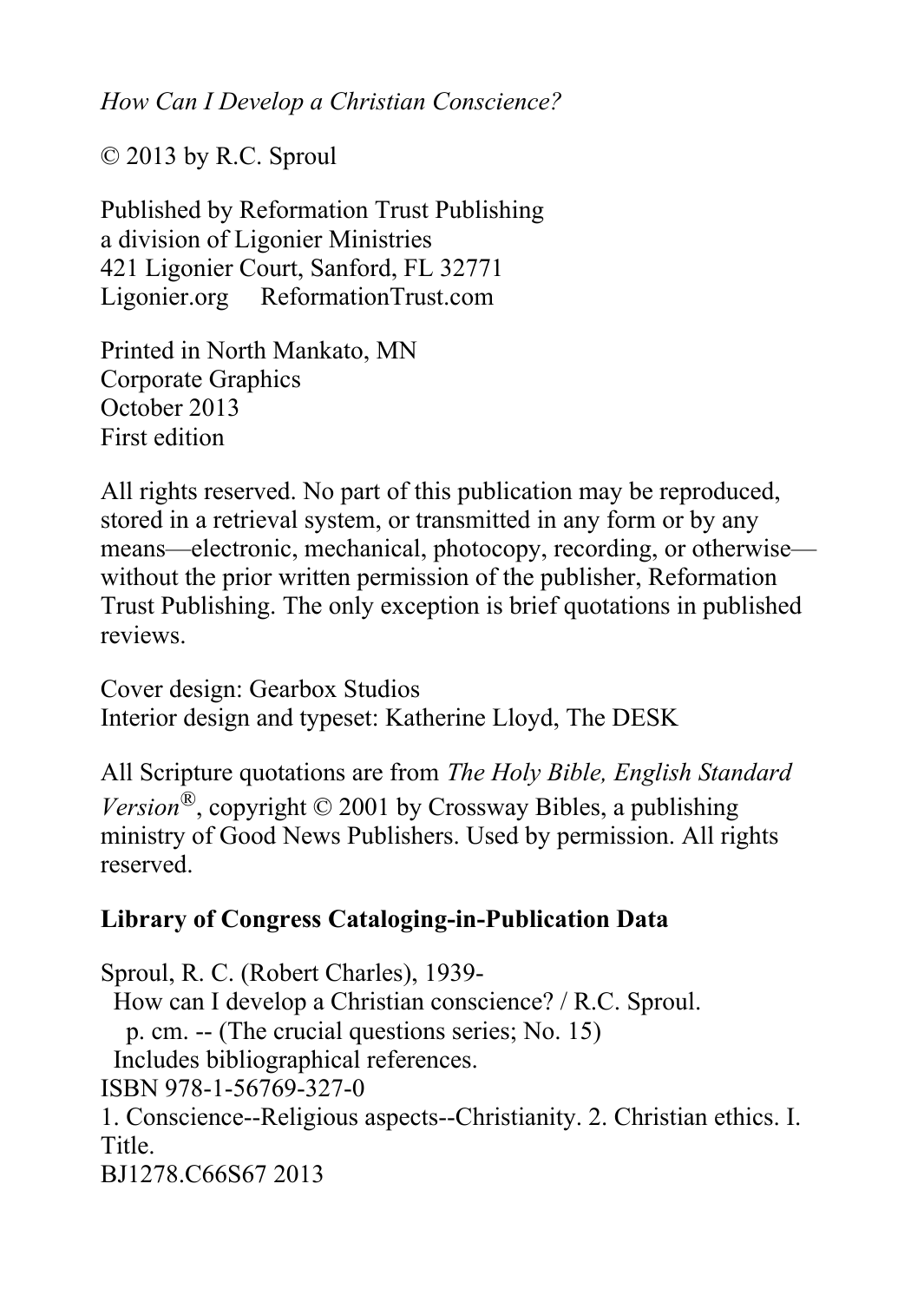241'.1--dc23

#### 2013014033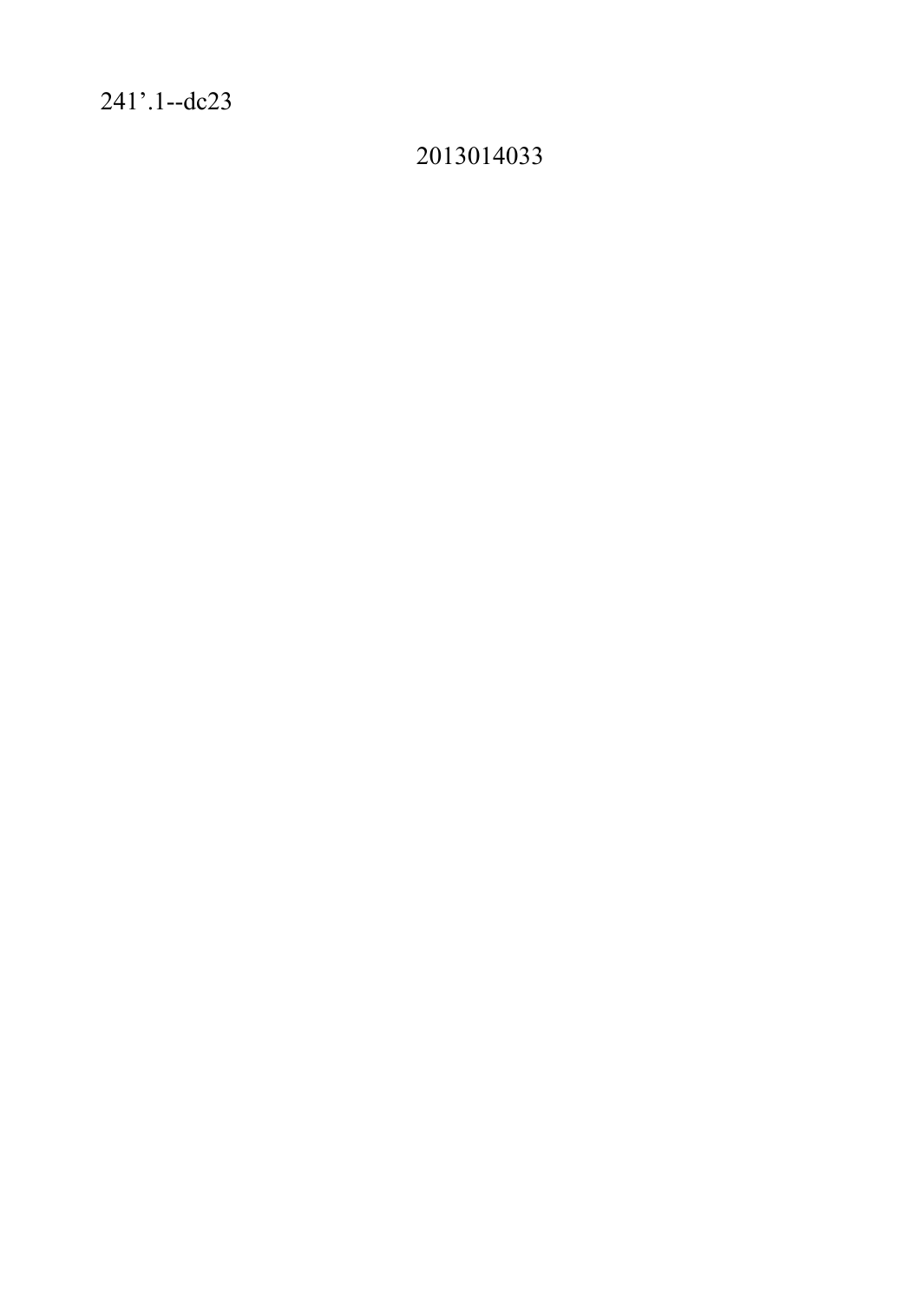#### **CONTENTS**

One—The Question of [Conscience](#page-7-0)

Two—The Creation [Ordinances](#page-13-0)

Three—The [Razor's](#page-19-0) Edge

Four—The Legalist [Distortion](#page-24-0)

Five—The Distortion of [Lawlessness](#page-30-0)

<span id="page-7-0"></span>Six—The [Degrees](#page-34-0) of Sin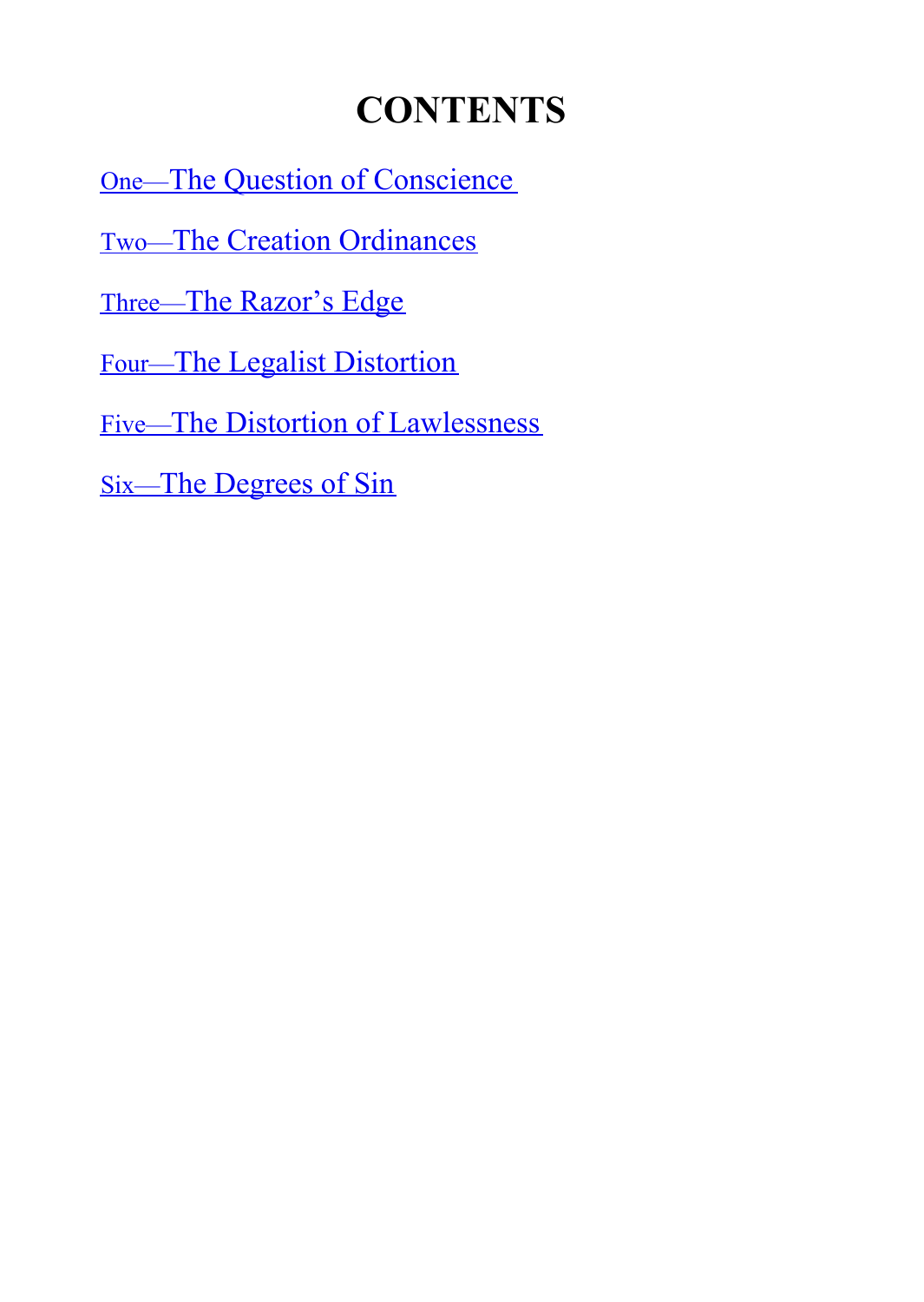

# THE QUESTION OF CONSCIENCE

**I**<sup>t</sup> is vitally important for Christians to consider the issue of conscience. In the classical view, the conscience was thought to be something that God implanted within our minds. Some people even went so far as to describe the conscience as the voice of God within us. The idea was that God created us in such a way that there was a link between the sensitivities of the mind and the conscience with its built-in responsibility to God's eternal laws. For example, consider the law of nature that the Apostle Paul says is written on our hearts. There was a sensitivity of conscience long before Moses came down from Mount Sinai with the tablets of stone.

The famous philosopher Immanuel Kant was agnostic with respect to man's ability to reason from this world to the transcendence of God. Even so, he offered what he called a moral argument for the existence of God that was based on what he called a universal sense of oughtness implanted in the heart of every human being. Kant believed that everyone carried with them a genuine sense of what one ought to do in a given situation. He called this the categorical imperative. He believed there are two things that fill the soul with an ever-new and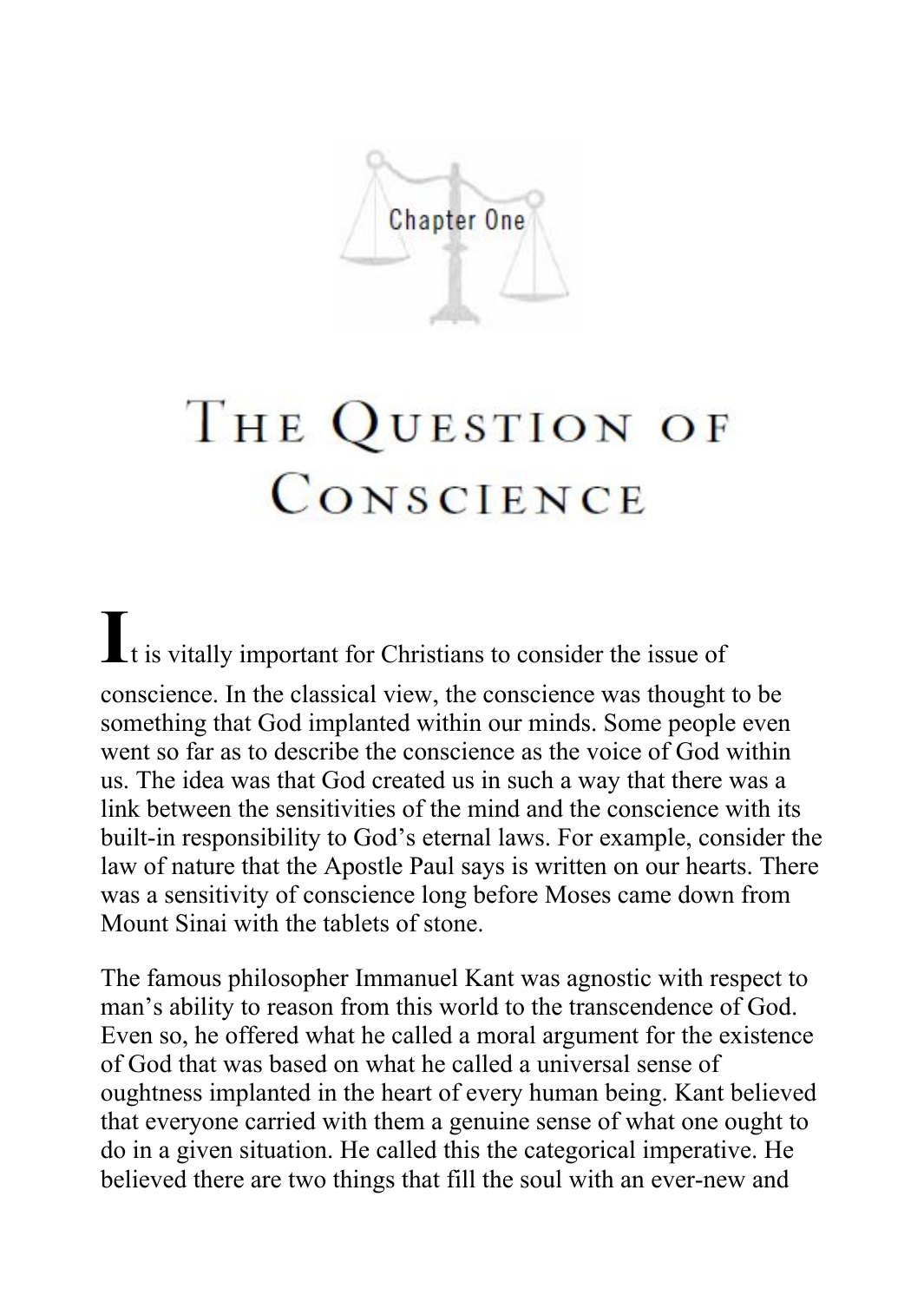growing wonder and reverence: the starry heavens above and the moral law within. This is important to note because even in the realm of secular philosophy, there has historically been an awareness of conscience.

Historically and classically, the conscience was seen to be our link to the transcendent ethic that resides in God. But with the moral revolution of our culture, a different approach to conscience has emerged, and this is what is called the relativistic view. This is indeed the age of relativism, where values and principles are considered to be mere expressions of the desires and interests of a given group of people at a given time in history. We repeatedly hear that there are no absolutes in our world today.

Yet if there are no absolute, transcendent principles, how do we explain this mechanism that we call the conscience? Within a relativistic framework, we see the conscience being defined in evolutionary terms: people's subjective inner personalities are reacting to evolutionary advantageous taboos imposed upon them by their society or by their environment. Having reached a period in our development when these taboos no longer serve to advance our evolution, they can be discarded with nary a thought of the consequences.

As a professor some years ago, I counseled a college girl who was overtaken with a sense of profound guilt because she had indulged in sexual activities with her fiancé. She explained to me that she had spoken of her guilt to a local pastor. He counseled her that the way to get over her guilt was to recognize the source of it. He reasoned that she had done nothing wrong; rather, her feelings of guilt were a result of her having been a victim of living in a society ruled by a puritan ethic. He explained that she had been conditioned by certain sexual taboos that made her feel guilty when she shouldn't and that what she had done was a mature, responsible expression of her own emerging adulthood.

Yet she came to me weeping and exclaimed that she still felt guilty. I told her it is possible for a person to feel guilty because they have an uneasy, disquieted conscience about something that is actually not a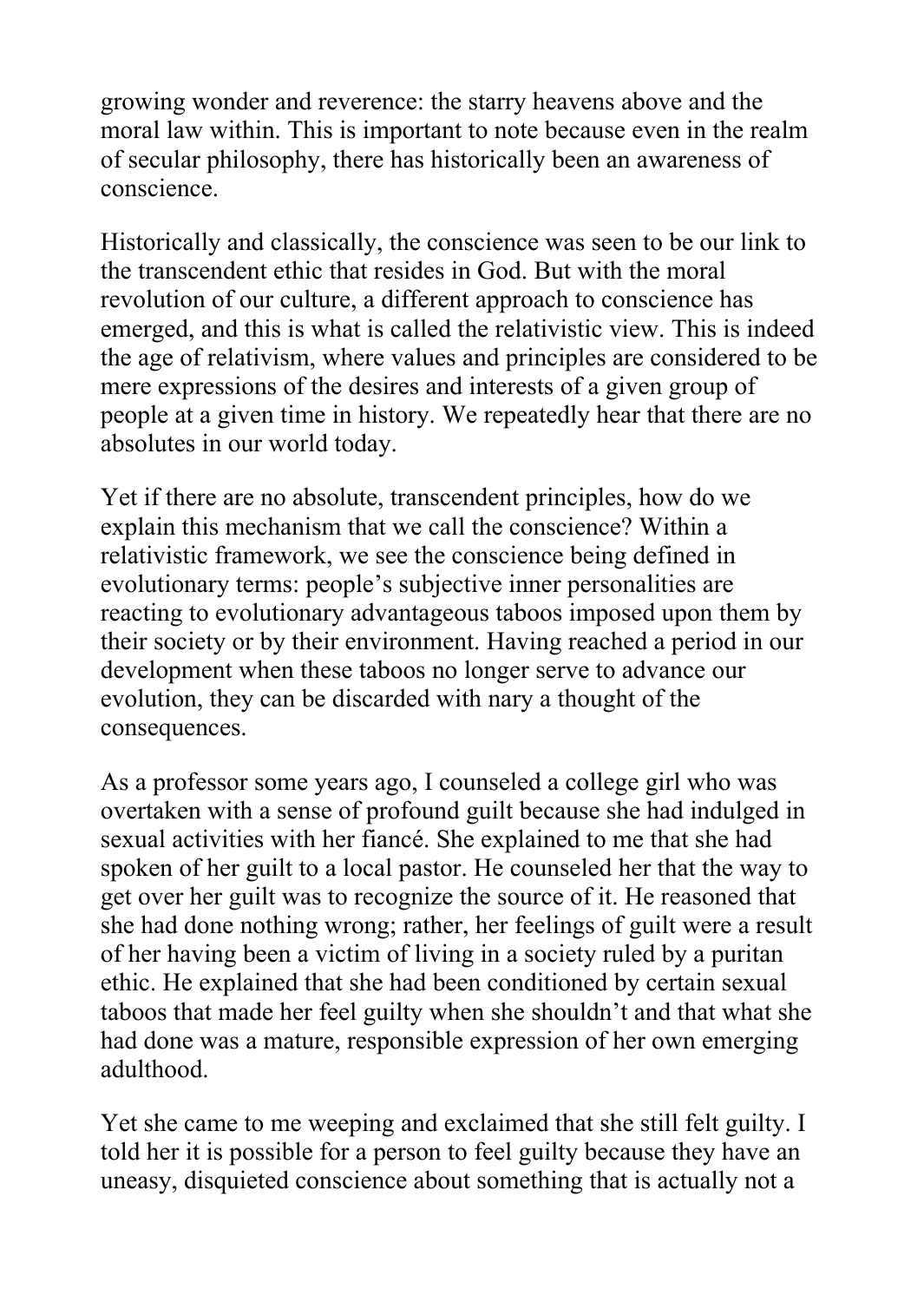violation of God's law, but that in this case she had broken the law of God, and she should rejoice that she felt guilty, because pain, as uncomfortable as it is to us, is an important for our health. In the physical realm, the feeling of pain signals that there is something wrong with the body. Spiritually speaking, the pain of guilt, can signal to us that something is wrong with our souls. There is a remedy for that and it's the same one that the church has always offered, namely, forgiveness. Real guilt requires real forgiveness.

This woman's problem illustrates the conflict between the traditional understanding of sin and conscience and the new concept of conscience. This new concept sees it merely as an evolutionary, societal-conditioning process that is a result of imposed taboos. How does the Christian sort all of this out? Is there a biblical view of conscience?

The Hebrew term translated into the English as "conscience" occurs in the Old Testament, but very sparsely. However in the New Testament, there seems to be a fuller awareness of the importance of the function of conscience in the Christian life. The Greek word for conscience appears in the New Testament thirty-one times, and it seems to have a two-fold dimension, as the medieval scholars argued. It involves the idea of accusing as well as the idea of excusing. When we sin, the conscience is troubled. It accuses us. The conscience is the tool that God the Holy Spirit uses to convict us, bring us to repentance, and to receive the healing of forgiveness that flows from the gospel.

But there is also the sense in which this moral voice in our minds and hearts also tells us what is right. Remember that the Christian is always a target for criticisms that may or may not be valid. Even within the Christian community, there are wide differences of opinion regarding which behaviors are pleasing to God and which aren't. One man approves dancing; another disapproves of it. How do we know who is correct?

We see in the New Testament that the conscience is not the final ethical authority for human conduct because the conscience is capable of change. Whereas God's principles don't change, our consciences vacillate and develop. These changes can be positive or negative. For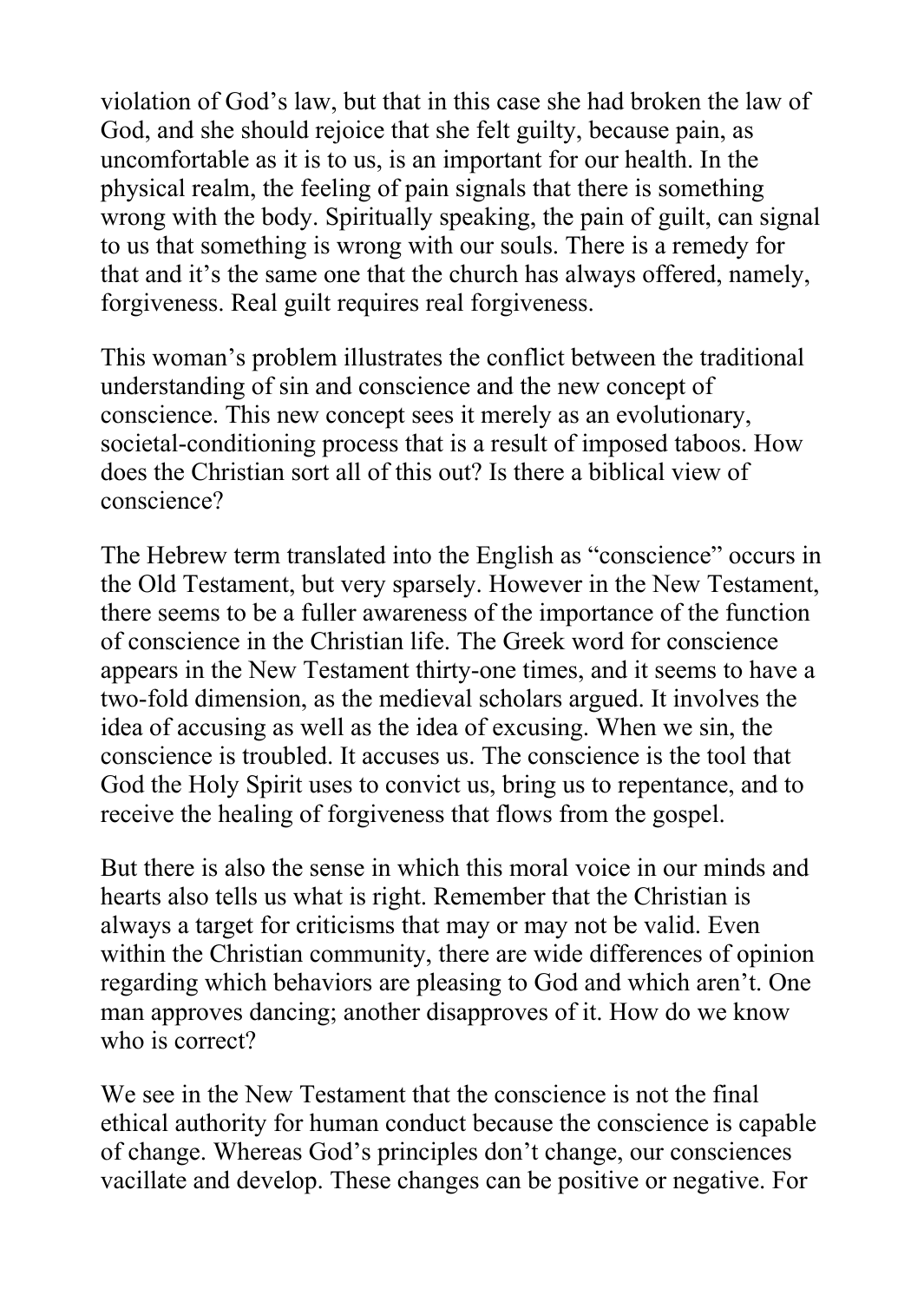example, the prophets in the Old Testament thundered God's judgment upon the people of Israel who had grown accustomed to sin. One of the great indictments that came upon Israel in the days of King Ahab was that they had grown so numb and accustomed to evil that the people tolerated King Ahab's wickedness. Hardness of the heart had set in. The consciences of the Israelites were seared and calloused. Think about this reality in your life, about the ideals that you had as a child. Consider the pangs of conscience that may have intruded into your life when you first experimented with certain things that you knew were wrong. You were overwhelmed and shaken. Perhaps you even became physically ill. But the power of sin can erode the conscience to the point where it becomes a faint voice in the deepest recesses of your soul. By this, our consciences become hardened and callous, condemning what is right and excusing what is wrong.

It's interesting that we can always find someone who will give an articulate and persuasive defense for the ethical legitimacy of some of the activities that God has judged to be an outrage to Him. As humans, our ability to defend ourselves from moral culpability is quite developed and nuanced. We become a culture in trouble when we begin to call evil good and good evil. To do that, we must distort the conscience, and, in essence, make man the final authority in life. All one has to do is to adjust his conscience to suit his ethic. Then we can live life with peace of mind, thinking that we are living in a state of righteousness.

The conscience can be sensitized in a distorted way. Remember, the relativistic and evolutionary view of conscience is built on the principle that it is a subjective response to taboos imposed upon it by society. Though I don't believe that such a view is finally compelling, I have to acknowledge that there is an element of truth in that view. We recognize that people can have highly sensitized consciences, not because they are being informed by the Word of God but because they have been informed by man-made rules and regulations. In some Christian communities, the test of one's faith, is whether or not a person dances. If one grows up in this environment and decides to dance in the future, what happens? Usually, the person is overcome with guilt for having danced. How should you respond to that? Would you tell the person that dancing isn't a sin, that his conscience has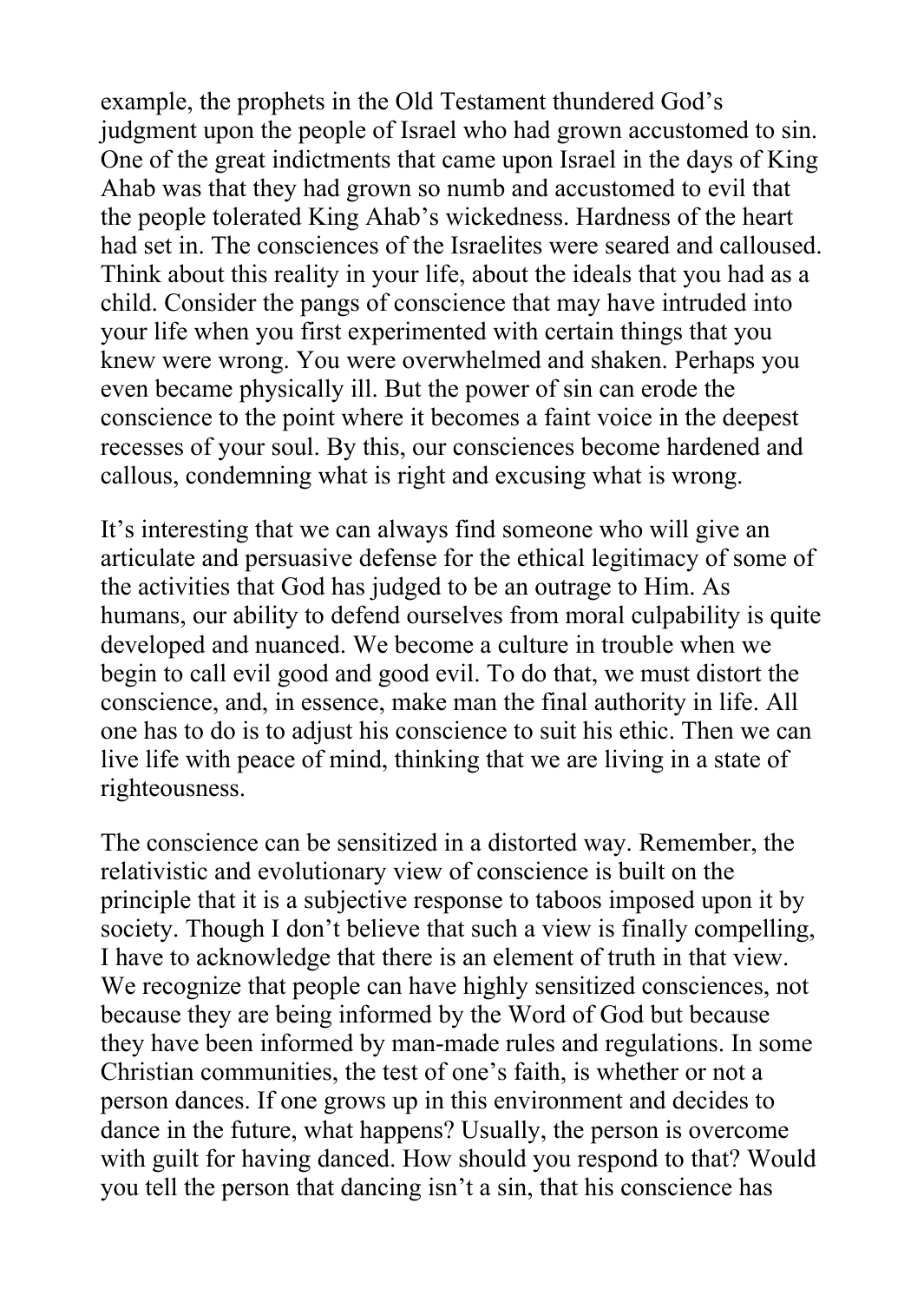been misinformed? That might be a normal approach, but such a response may be problematic for this reason: the conscience can excuse when it ought to be accusing, and it also can accuse when it should be excusing.

We must remember that acting against conscience is sin. Martin Luther, at the Diet of Worms, was in moral agony because he stood alone against the leaders of the church and state and they demanded that he recant of his writings. But Luther was convinced that his writings conformed to the Word of God, and so in that moment of crisis he said, "I can't recant. My conscience is held captive by the word of God and to act against conscience is neither right nor safe." That was not a principle that Martin Luther invented for the occasion at the Diet of Worms. It is a New Testament principle: "For whatever does not proceed from faith is sin" (Rom. 14:23).

If a person is raised in an environment that has persuaded him that it's a sin to read philosophy but he reads philosophy anyway, then he is sinning. Why? Is it because reading philosophy is a sin? No, it is because he is doing something that he believes is a sin. If we do something that we think is sin, even if we are misinformed, we are guilty of sin. We are guilty of doing something we believe to be wrong. We act against our consciences. That is a very important principle. Luther was correct in saying, "It is neither right nor safe to act against conscience."

On the other hand, we have to remember that acting according to conscience may sometimes be sin as well. If the conscience is misinformed, then we seek the reasons for this misinformation. Is it misinformed because the person has been negligent in studying the Word of God? God has been pleased to reveal His principles to us, and He requires that each Christian master those principles so that the conscience is informed. I may think that it's fine to indulge in a particular activity that God absolutely prohibits, and I cannot say to God on the last day, "I didn't know that you would be displeased with this form of behavior. My conscience didn't accuse me, and I acted according to my conscience." In such a case you acted according to a conscience that was ignorant of God's Word that was available to you and that you were called to study and be diligent in your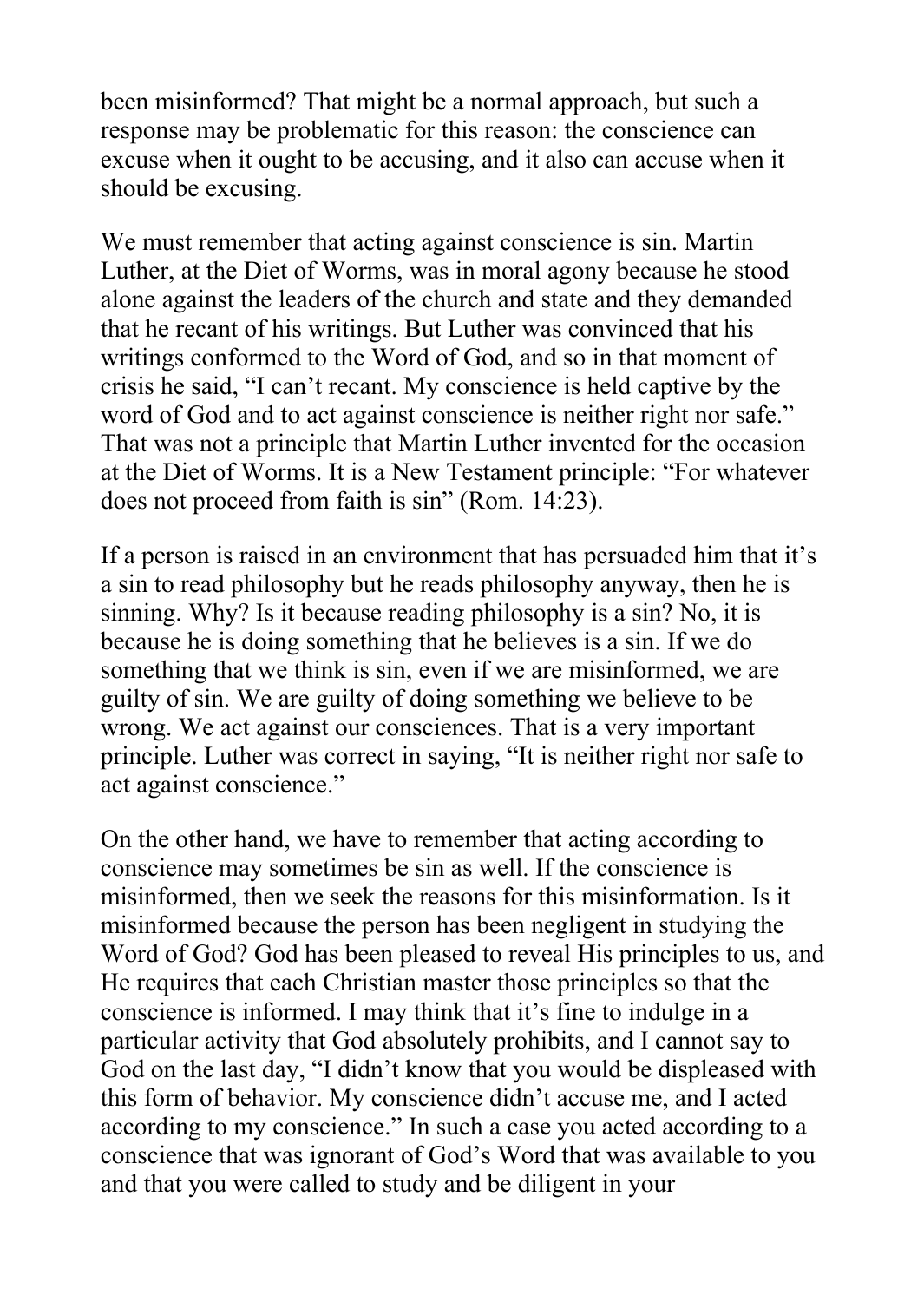understanding thereof.

<span id="page-13-0"></span>We must return to the first principle. For the Christian, the conscience is not the ultimate authority in life. We are called to have the mind of Christ, to know the good, and to have our minds and hearts trained by God's truth so that when the moment of pressure comes, we will be able to stand with integrity.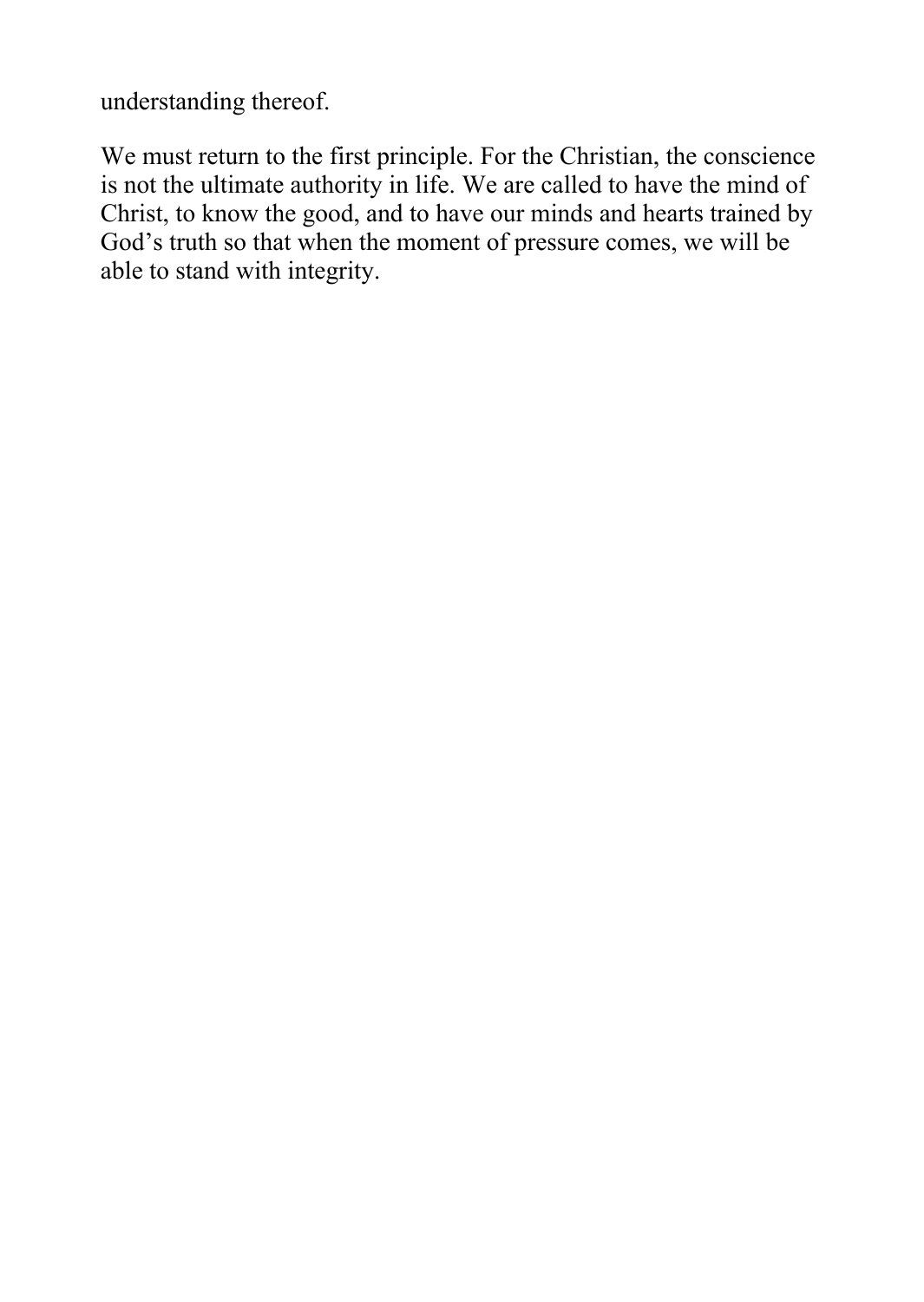

# THE CREATION ORDINANCES

**I**<sup>n</sup> this chapter, we'll consider an important element of Christian ethics that is often overlooked. We must consider what theologians have called creation ordinances. Let me begin with a statement that may surprise you: Christians in every society, at all times, and in all ages always live under law. Your surprise at that statement may be that we are repeatedly told in the New Testament that we are no longer under law but under grace. And I certainly put great emphasis on the central importance of grace in understanding Christian ethics. Nevertheless, all of the grace that comes to us in the New Testament does not entirely eliminate the fact that we live under law.

We are New Testament Christians, and if we look at things in biblical categories, we see that the Bible is divided into different testaments. A testament is a covenant. We speak of the old covenant and the new covenant, the Old Testament and the New Testament. But we must take that a bit further. What is the essence of a covenant? In its simplest terms, a covenant is an agreement or contract between two or more persons. Every covenant contains within it certain benefits and promises, and every covenant includes legal requirements or laws.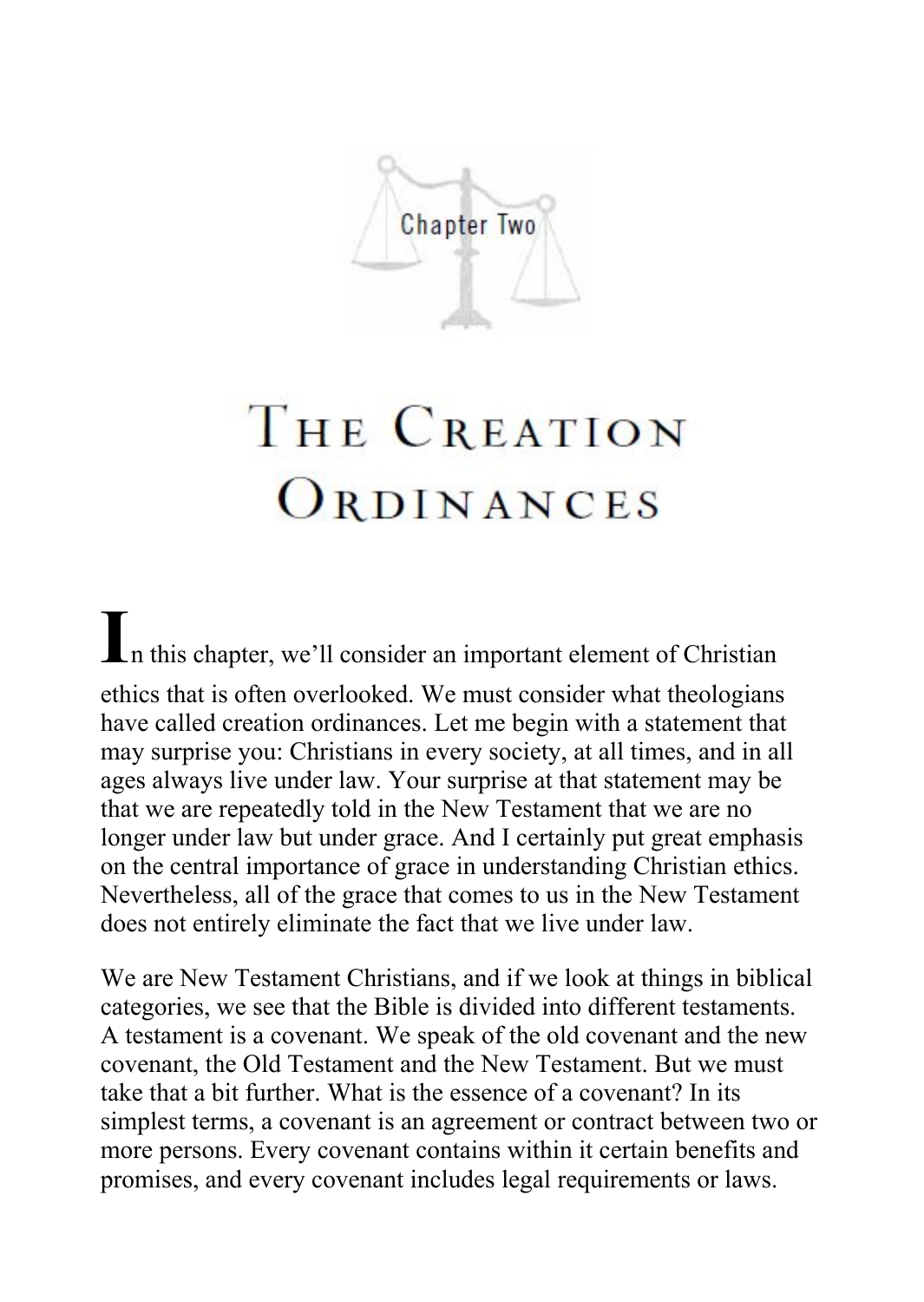Even the new covenant, the New Testament, is a covenant with laws. Jesus said, "If you love me, you will keep my commandments" (John 14:15). Yes, the curse of the law has been satisfied in Christ. We have been redeemed from it, but that doesn't mean that now, as Christians, we are free from all obligations to our God. There are laws in the New Testament just as there are laws in the Old Testament.

As a Christian, I am a member of a covenant community, which we call the church. Every member of the Christian church participates in the new covenant, just as every member of the household of Israel in the Old Testament participated in the old covenant. Jew and Christian alike are covenant people, but what about the rest of the world? What about the millions of people on this planet who are not members of the Christian church or members of a Jewish community? Are they in a covenant relationship with God? The answer is yes.

All men, everywhere, are participants in a covenant relationship with God even if they never join the Christian church or the Jewish commonwealth. The first covenant that God made with mankind was with Adam, who represented the entire human race. In that covenant, the covenant of creation, God entered into a contractual relationship with all human beings. By nature, every descendant of Adam belongs to the covenant of creation. This may not be a relationship of grace, but it is a relationship nonetheless. The laws that God gave in creation remain binding on all men. It doesn't matter if they are religious, members of the household of Israel, or members of a local church.

There is a certain body of moral legislation that God gives to all men, and it is that body of law that we are concerned with under the rubric of the covenant of creation.

What kind of ordinances are included in the covenant of creation? We'll look at a few of the precepts and principles that God built into human relationships in the very beginning. In the garden of Eden, God established the sanctity of life. Before Moses received the Ten Commandments at Mount Sinai, the human race knew that it is wrong to murder. The prohibition against murder is set forth in the law of creation. It is a creation ordinance. Another principle is the sanctity of marriage. Marriage is not something that has arbitrarily developed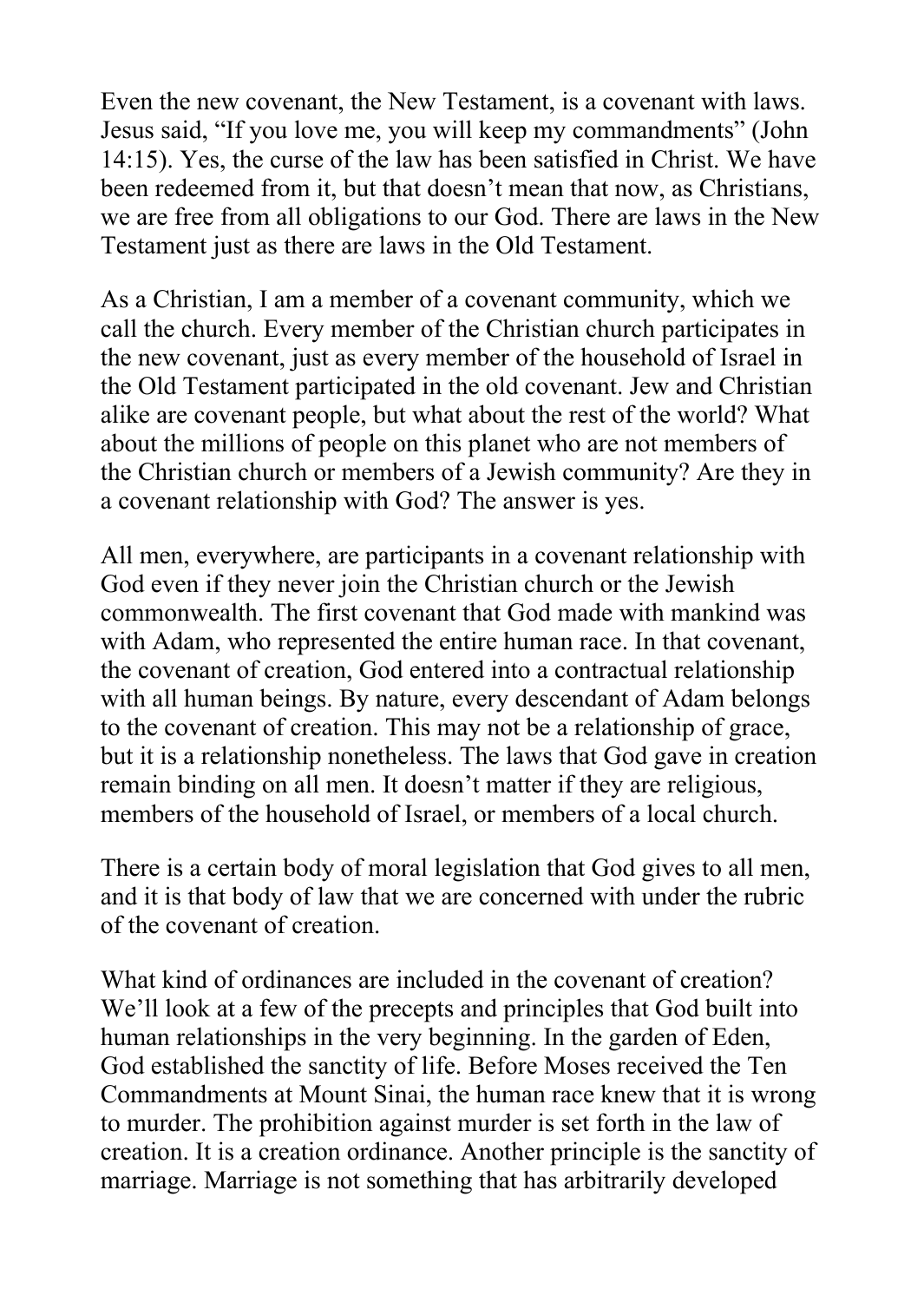over time. It isn't that human beings, by nature, were disinclined toward monogamous relationships, and later, through societal taboos, were manipulated to form the unit of family that functions as the stable, center point of any society. The sanctity of marriage is given by God in creation. Incidentally, this is one of the reasons why the church recognizes the validity of civil marriage ceremonies. We do not reserve the right to perform marriages to the church alone. We acknowledge the just estate of marriage that is set forth by the officers and magistrates of the civil state because marriage is not a uniquely ecclesiastical ordinance. It's a creation ordinance. The state not only has the right but also the responsibility to regulate these matters.

How does this apply to our daily lives as Christians? As Christian people, we live under more than one covenant. As members of the body of Christ, we are also still members of the body of creation; we are still under the laws and the ordinances that God imposed on man as man.

We need to understand that creation ordinances transcend the limits of the particular laws that we find within the New Testament church. That means that the laws of creation go beyond the confines of the Christian church. One of the most embattled issues in our society is the relationship between the church and civil legislation. The covenant of creation establishes the basis by which the church can address moral matters in the wider secular culture.

We believe in the separation of church and state, so some people say that it is not the part of the church's business to address moral matters outside of the church. But we are not talking about imposing ecclesiastical ordinances on the wider culture. It certainly would be a violation of the separation of church and state if we became a lobby group and tried to impose the celebration of the Lord's Supper on every resident of the United States. We can't impose a legal requirement on people who live outside of the covenant framework in which that particular mandate came, namely, the new covenant in Christ. But what about when the state is not fulfilling its obligation under God of carrying out the creation ordinances? The church is called to be the prophetic voice of God in a given society and call attention to the fact that all men are under the authority of the creation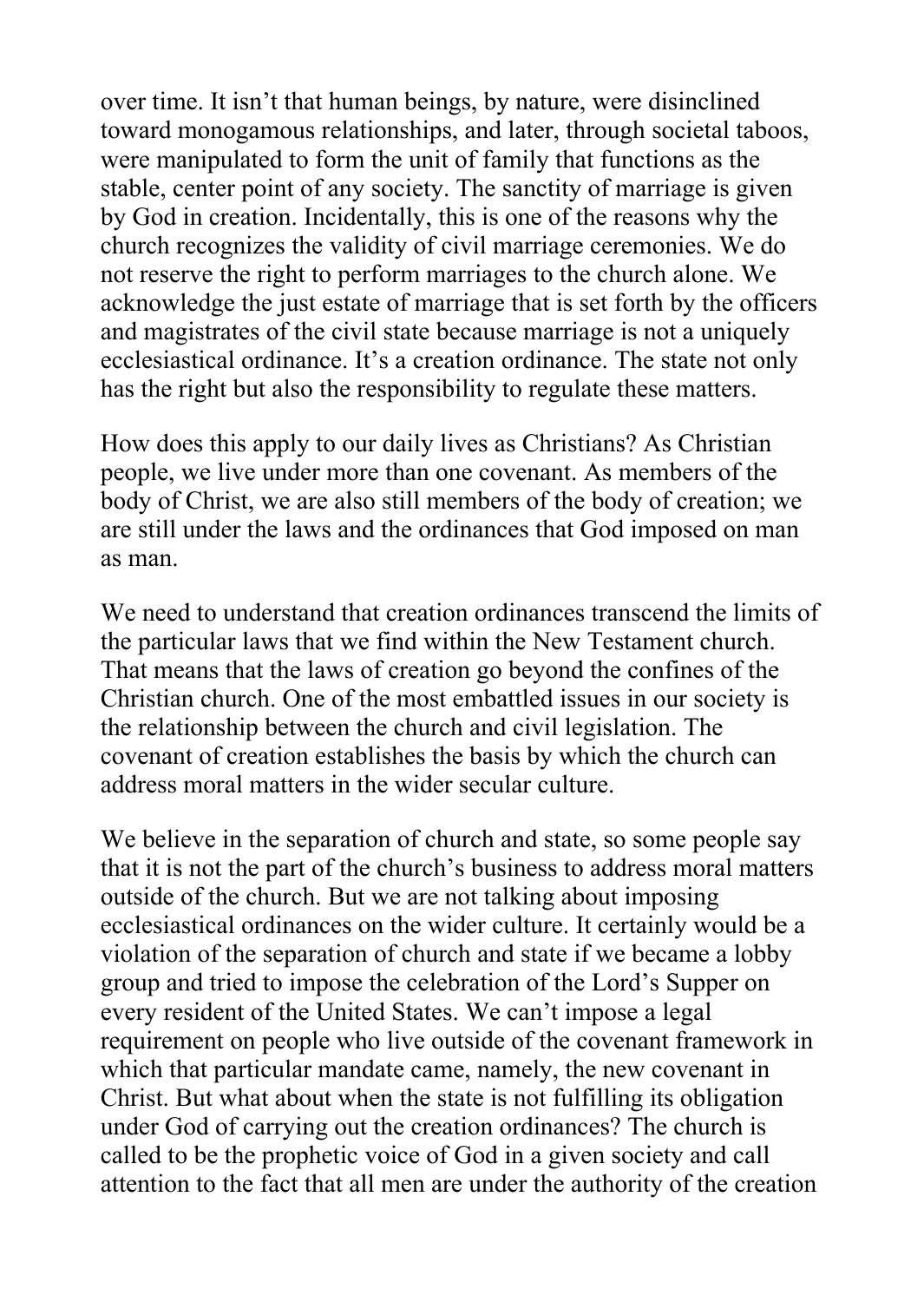#### mandates.

What if people are atheists and don't recognize the laws of creation? Remember, atheism doesn't nullify the laws that God has given to man. The covenant of creation is inescapable. One cannot just repudiate it and step out of it. We can break the covenant, but we cannot annul the covenant of creation. So, Christians are called upon to be voices in favor of maintaining and preserving the sanctity of life, the sanctity of marriage, the sanctity of labor, and yes, even the sanctity of the Sabbath day. These are laws that apply to all men in every age, place, and culture.

How many times have you heard it said that "you can't legislate morality?" That's been stated so often that it has become a cliché in our culture. It's interesting to note that the very phrase itself has undergone a kind of strange metamorphosis. The original sense was that you can't end sin by simply passing laws that prohibit it. If we could, all we would have to do is legislate against every conceivable sin, and the legislation itself would get rid of evil. But we know better than that. We know that people sin in spite of the fact that laws tell them not to. In fact, Paul himself expounds this idea in the book of Romans, where he says that there's a certain sense in which the presence of law causes fallen people to sin with greater abandon.

But the statement that you can't legislate morality has now come to mean that it's wrong for the government to ever pass legislation of a moral nature. Unfortunately, I've heard very few people think through the implications of this idea. What would happen in a society if no moral legislation was allowed to be passed? There wouldn't be much left for the legislators to do. What could they legislate? The state flag? The state bird? The speed limit? But how a person drives their car on the highway is a moral matter. If I recklessly endanger another person's life because of my own selfish interests, that has moral implications. Stealing another person's property has moral implications. If we can't legislate morality, we can't have laws against murder, against stealing, against false weights and measures, or against reckless behavior in public because these are all moral issues. Of course, if you think it through, you realize that moral issues are at the heart of all legislation. The question is not whether the state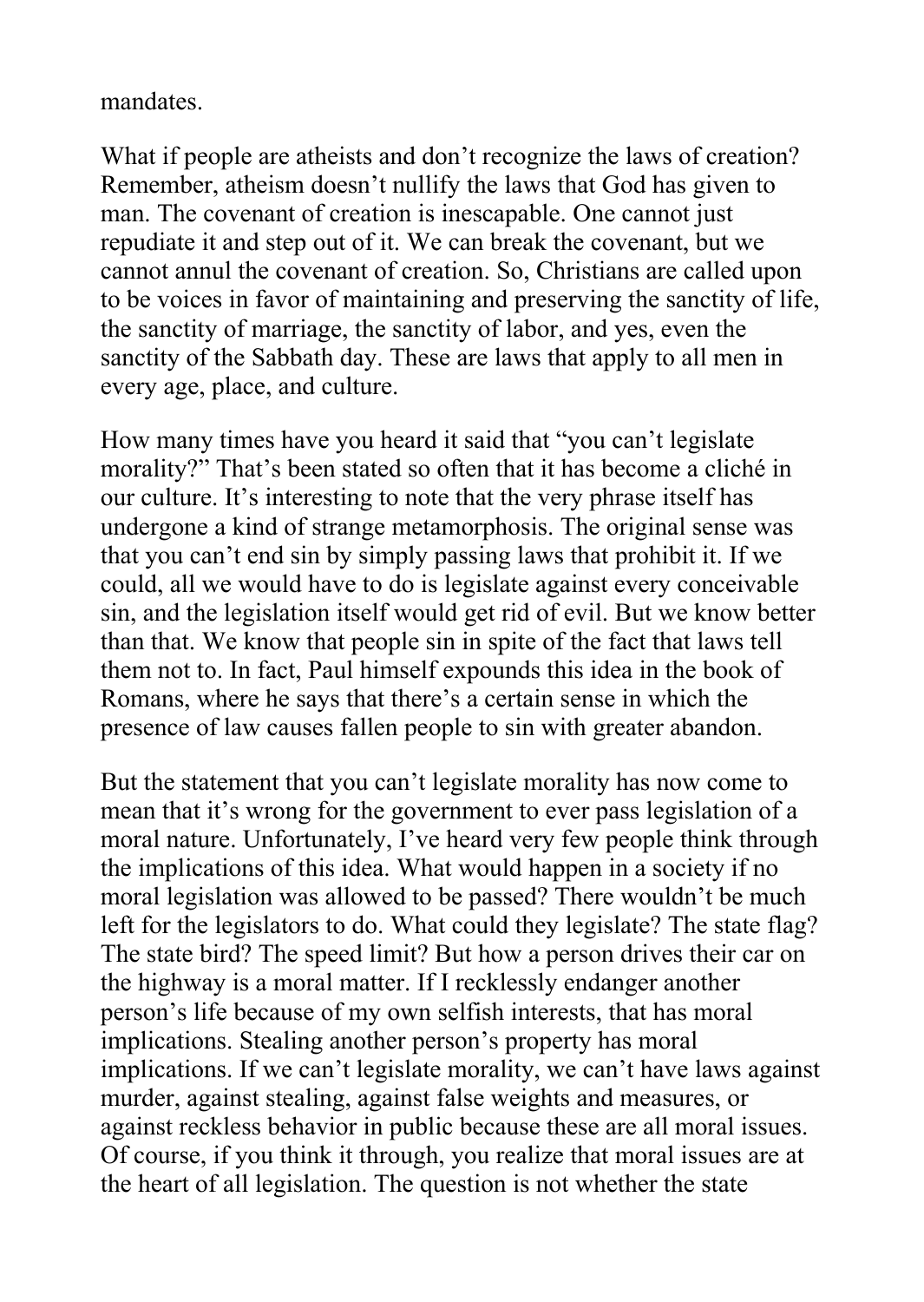should legislate morality. The question is what morality should the state be legislating? If there's any point in our culture where we have experienced a profound crisis, it is precisely at this point. What is the guideline for the laws of the land? We've seen a significant shifts, not only in American history, but in the history of Western civilization. That shift is away from a Judeo-Christian concept of law.

Historically, even within our own history, we see three levels of law. There is what we call the eternal law; there is natural law; and finally, there is what we call positive law. Working backwards, we should understand these terms. A positive law is a particular law that appears on the books. "You may not sell falsely measured baskets of wheat in the marketplace." That's a positive law. The questions may be raised right away: "Well, why shouldn't we sell falsely weighted measures of wheat in the marketplace? Why can't we lie about the contents of the ingredients that we're selling?" Historically, we would see that this kind of selling involves a violation of certain principles. The principle here is the integrity of labor as well as the principle of the sanctity of truth.

Natural law states that in nature there are certain principles that we should never violate. But why? Just because nature says it's wrong? No. Classically and historically, Christianity has said that those laws that we find in nature are the external manifestations of the law of God. Remember that all true and just law is based ultimately on the character of God and His eternal being. From those eternal principles we get a reflection of God in natural law.

Finally, there are particular, positive laws enacted in this world which are to reflect the natural law. This, in turn, reflects the eternal law, so that a law is considered good or just if it corresponds ultimately to God's standards of righteousness.

We have a crisis of profound proportions in Western civilization. It's a crisis of ethical principles. In the seventeenth century and into the eighteenth century, during the Enlightenment, a tremendous reaction against biblical revelation was voiced in Europe. Confidence in a revealed source of knowledge of eternal law came to be rejected. Society tried to establish itself in a revolutionary way, basing its legal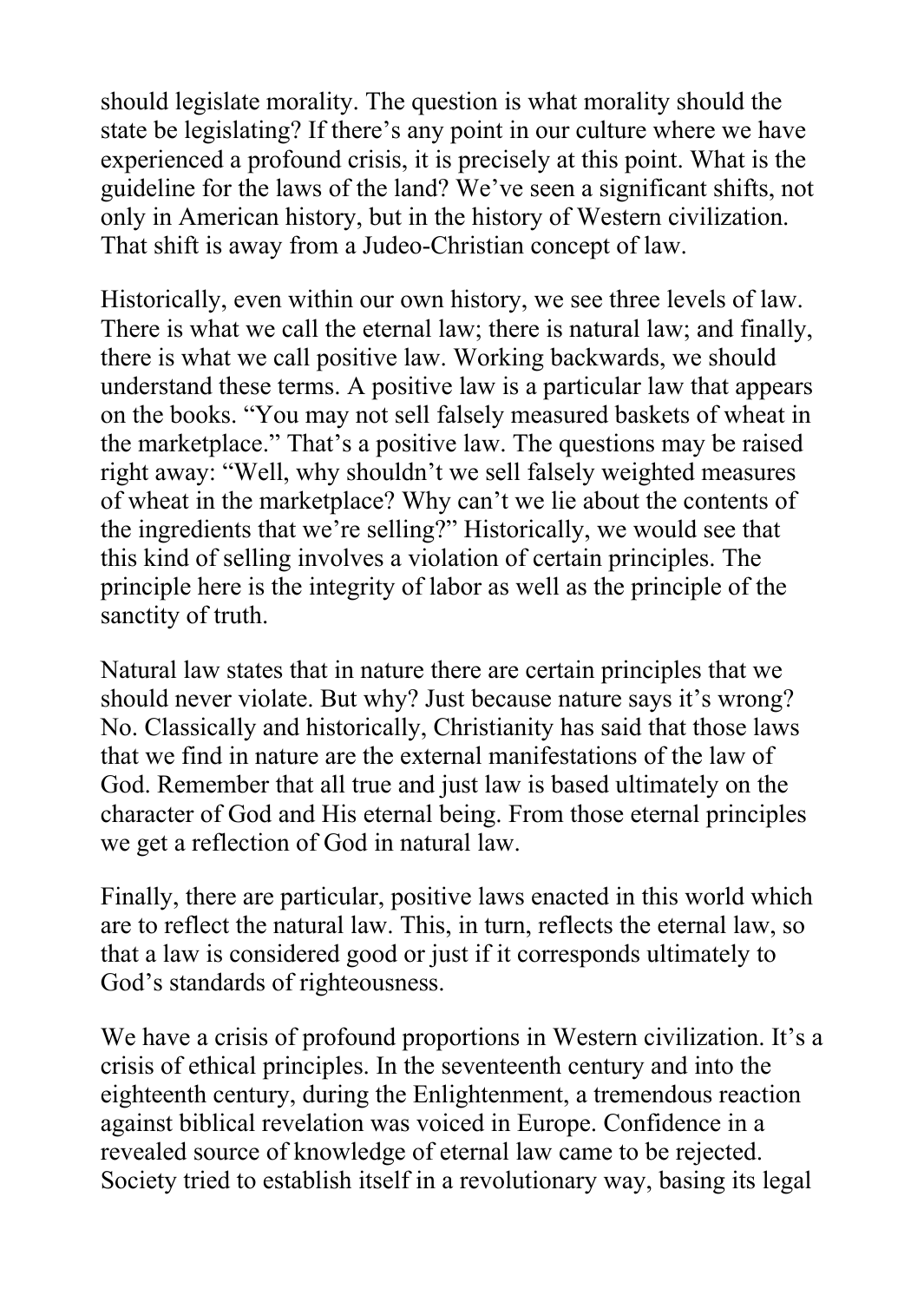structure on natural law apart from a consideration of the revealed law of God. In fact, one of the nations that emerged at that point in history was the republic of the United States of America. There is a key phrase in our founding documents: We are endowed by our Creator with certain inalienable rights, among which are life and liberty the pursuit of happiness. The idea of the sanctity of life that is rooted and grounded in creation, is a part of the bedrock of the philosophical ethos of our nation.

But in the nineteenth century, confidence began to erode in natural law with the rise of *positivism*. Oliver Wendell Holmes, when he was an associate justice of the Supreme Court, said that law can no longer be enacted with an appeal to transcendent principles of ultimate truth. He said law merely reflects the tastes and the preferences of the current society at any given moment. Such an idea creates the legal free-for-all in which we now live, where laws are passed that are cut off from their classical foundation. Now the standard for a law is not eternal truth, or eternal principle, or the character of God, but the wishes and desires of the most powerful or most vocal majority. It's what the special interest group is able to legislate that becomes the law of the land, and when that happens, we begin to live on the basis of expediency, rather than on the basis of principle. This is the time for Christians to call attention to the *lex aeternita*, the eternal law, and that eternal law of God is manifested in *lex naturalis*, the natural law that is built into creation. This protects society from the tyranny of the human majority and places us safely under God's law.

<span id="page-19-0"></span>There is a difference between rule by men and rule by law. Men make laws, but the laws they make are supposed to be subordinate to the law of God. That is the supreme norm for a society. As Christians, we need to be keenly alert to this radical change in the fabric of our own society and judicial system. We need to open our mouths and say "no" when we see our legislators legislating on the basis of expediency rather than on the basis of principle. Of course, if there's going to be a Reformation, it has to start with us. It has to start in our own lives. In the final analysis, what the culture does or does not do must not affect my responsibility to God. We are called to be a people of principle. Reformation starts when we begin to live by principle and not by expediency.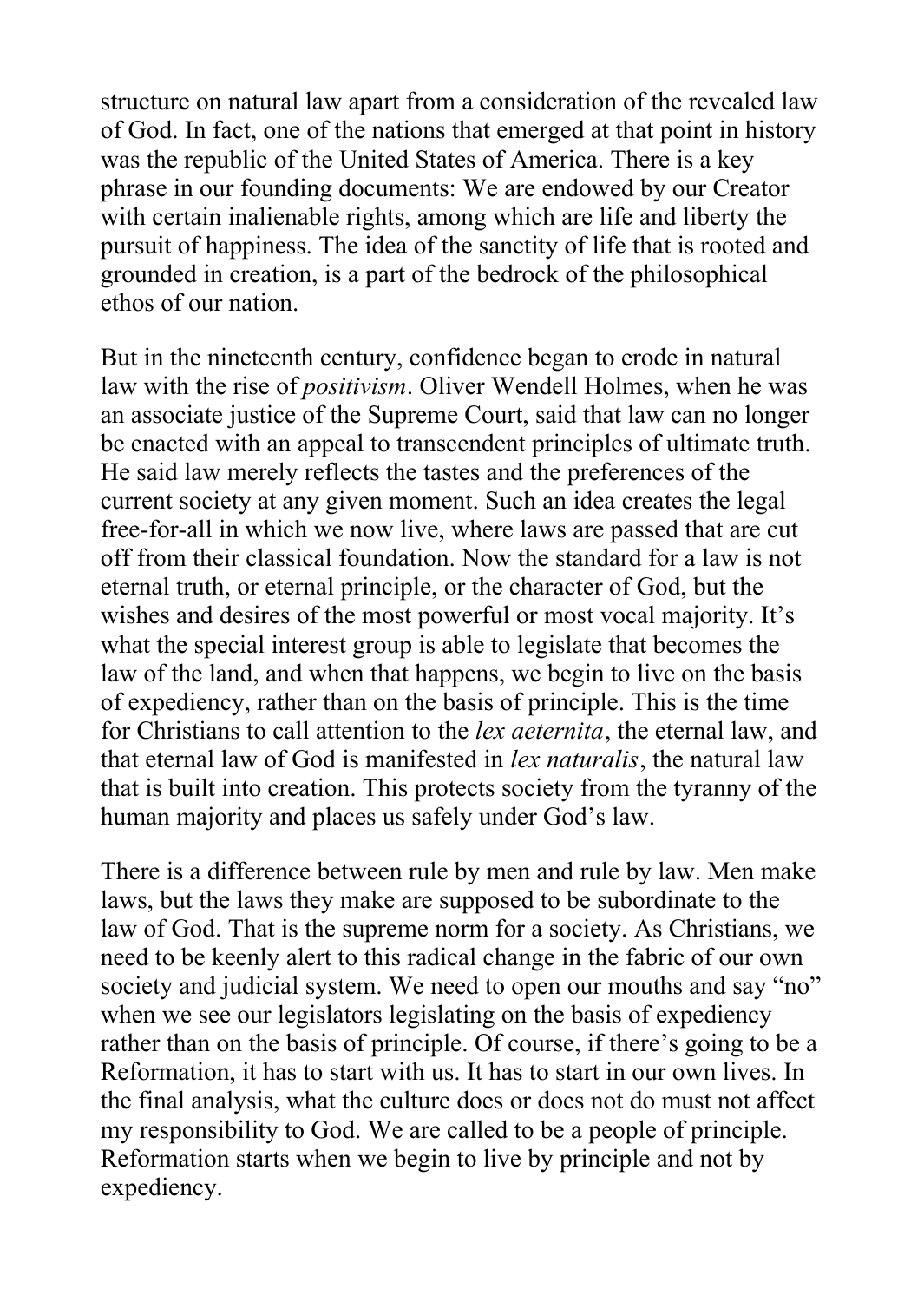

# THE RAZOR'S  $E_{\text{DGE}}$

**W**e're in <sup>a</sup> revolution. It's not <sup>a</sup> bloody revolution or an armed revolution, but it's a revolution nevertheless. It's one that is acutely real and touches the lives of every Christian. The media labels it a moral revolution.

As Christians, we're concerned about moral issues and we see that ethics, as a science, is not something that emerges simply by evolutionary processes in nature. It is a sub-heading underneath the discipline of theology. Our culture is confused in reference to ethics and morality. In our vocabulary, you'll find that most people use the words, *ethics* and *morality* interchangeably, as if they were synonyms. But historically, that's not been the case.

The English word "ethic" or "ethics" comes from the Greek word *ethos*. The word "morals" or "morality" comes from the word *mores*. The difference is that the *ethos* of a society or culture deals with its foundational philosophy, its concept of values, and its system of understanding how the world fits together. There is a philosophical value system that is the *ethos* of every culture in the world. On the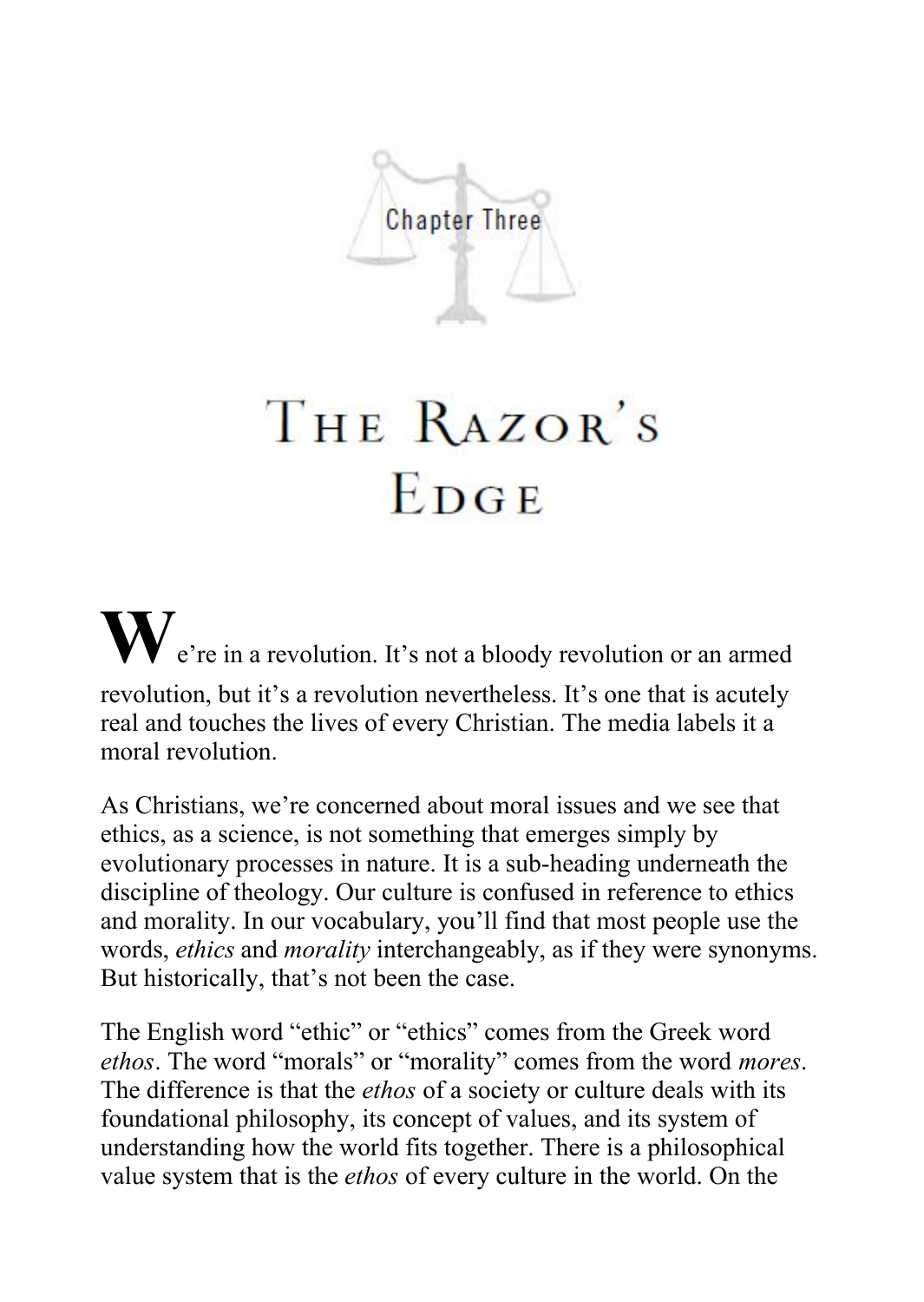other hand, *mores* has to do with the customs, habits, and normal forms of behavior that are found within a given culture.

In the first instance, ethics is called a *normative science;* it's the study of norms or standards by which things are measured or evaluated. Morality, on the other hand, is what we would call a *descriptive science*. A descriptive science is a method to describe the way things operate or behave. Ethics are concerned with the imperative and morality is concerned with the indicative. What do we mean by that? It means that ethics is concerned with "ought-ness," and morality is concerned with "is-ness."

Ethics, or *ethos*, is normative and imperative. It deals with what someone *ought* to do. Morality describes what someone *is* actually doing. That's a significant difference, particularly as we understand it in light of our Christian faith, and also in light of the fact that the two concepts are confused, merged, and blended in our contemporary understanding.

What has come out of the confusion of ethics and morality is the emergence of what I call "statistical morality." This is where the normal or regular becomes the normative. Here's how it works: to find out what is normal, we do a statistical survey, we take a poll, or we find out what people are actually doing. For example, suppose we find out that a majority of teenagers are using marijuana. We then come to the conclusion that at this point in history, it is normal for an adolescent in the American culture to indulge in the use of marijuana. If it is normal, we deem it to be good and right.

Ultimately, the science of ethics is concerned with what is right, and morality is concerned with what is accepted. In most societies, when something is accepted, it is judged to be right. But oftentimes, this provokes a crisis for the Christian. When the normal becomes the normative, when what *is* determines what *ought* to be, we may as Christians find ourselves swimming hard against the cultural current.

The Christian concept of ethics is on a collision course with much of what is being expressed as morality. This is because we do not determine right or wrong based on what everybody else is doing. For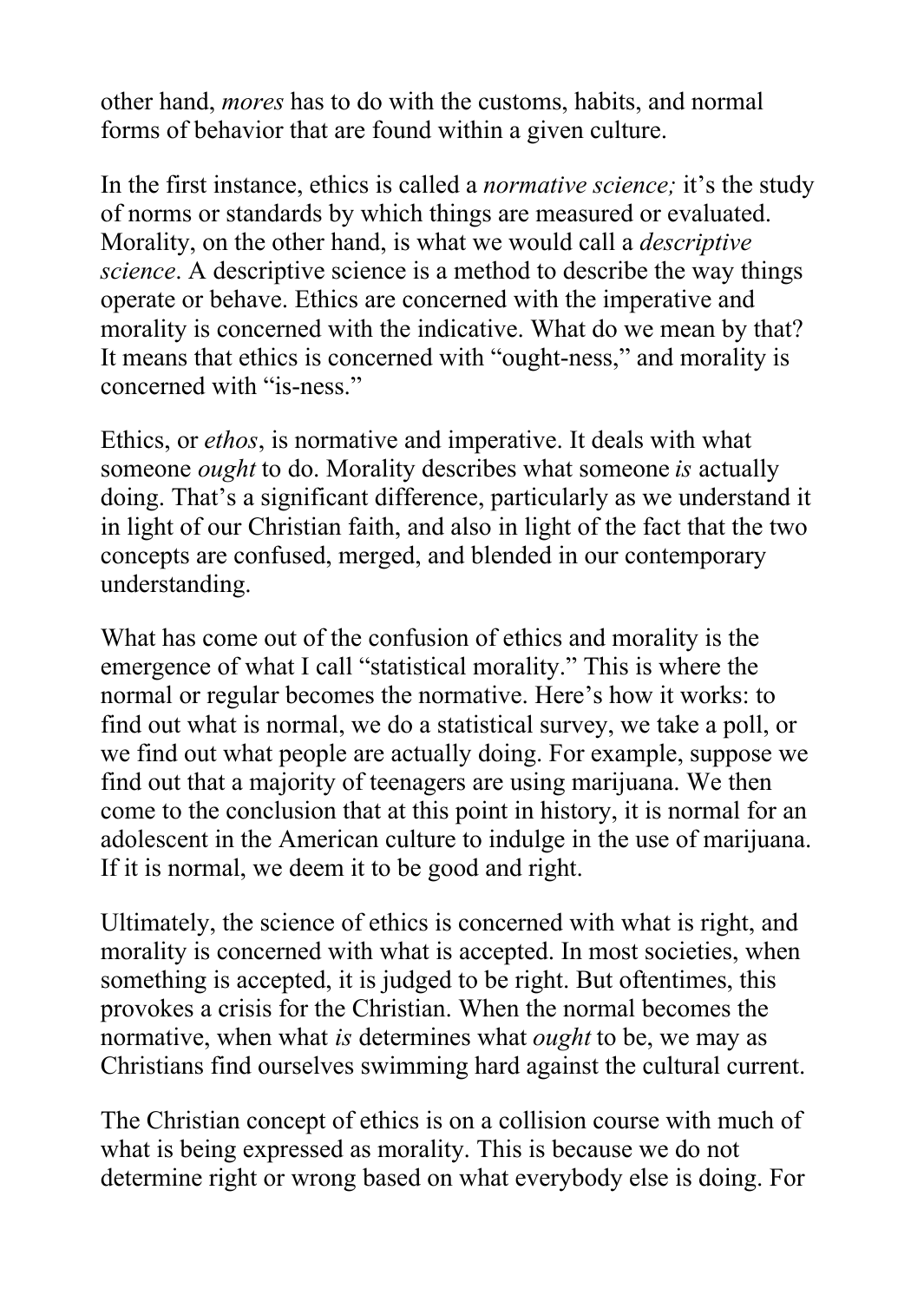example, if we study the statistics, we will see that all men at one time or another lie. That doesn't mean that all men lie all the time, but that all men have indulged in lying at some time or another. If we look at that statistically, we would say that one hundred percent of people indulge in dishonesty, and since it's one hundred percent universal, we should come to the conclusion that it's perfectly normal for human beings to tell lies. Not only normal, but perfectly human. If we want to be fully human, we should encourage ourselves in the direction of lying. Of course, that's what we call a *reductio ad absurdum* argument, where we take something to its logical conclusion and show the folly of it. But that's not what usually occurs in our culture. Such obvious problems in developing a statistical morality are often overlooked. The Bible says that we lean toward lying, and yet we are called to a higher standard. As Christians, the character of God supplies our ultimate *ethos* or ethic, the ultimate framework by which we discern what is right, good, and pleasing to Him.

When it comes to every Christian's duty to pursue righteousness—to pursue right ethics—there are two significant issues. The first issue is to know what the good is, to understand with the mind what God requires and what pleases Him. But let's suppose that we have a clear and sharp understanding of God's law and we know with certainty what He requires of us. Unfortunately, that's only half the battle.

The second issue we face as Christians is to have the ethical courage to do what we know to be right. Let me raise a practical question: Do we always do what we know is the right thing to do? Of course not. None of us consistently does what we know we are supposed to do. It is not enough to know the good if we lack the moral courage to do what is right.

When we look at the issue of knowing what principles God approves for His people, we often encounter people who see ethical issues too simplistically. We sometimes refer to a person as being "too black and white," meaning that they have no time for intellectual nuance or gray areas. This type of person is generally considered intellectually childish, and that is indeed sometimes the case. Unfortunately, we can also go to the opposite extreme and celebrate the existence and confusion of the gray areas as an end in itself.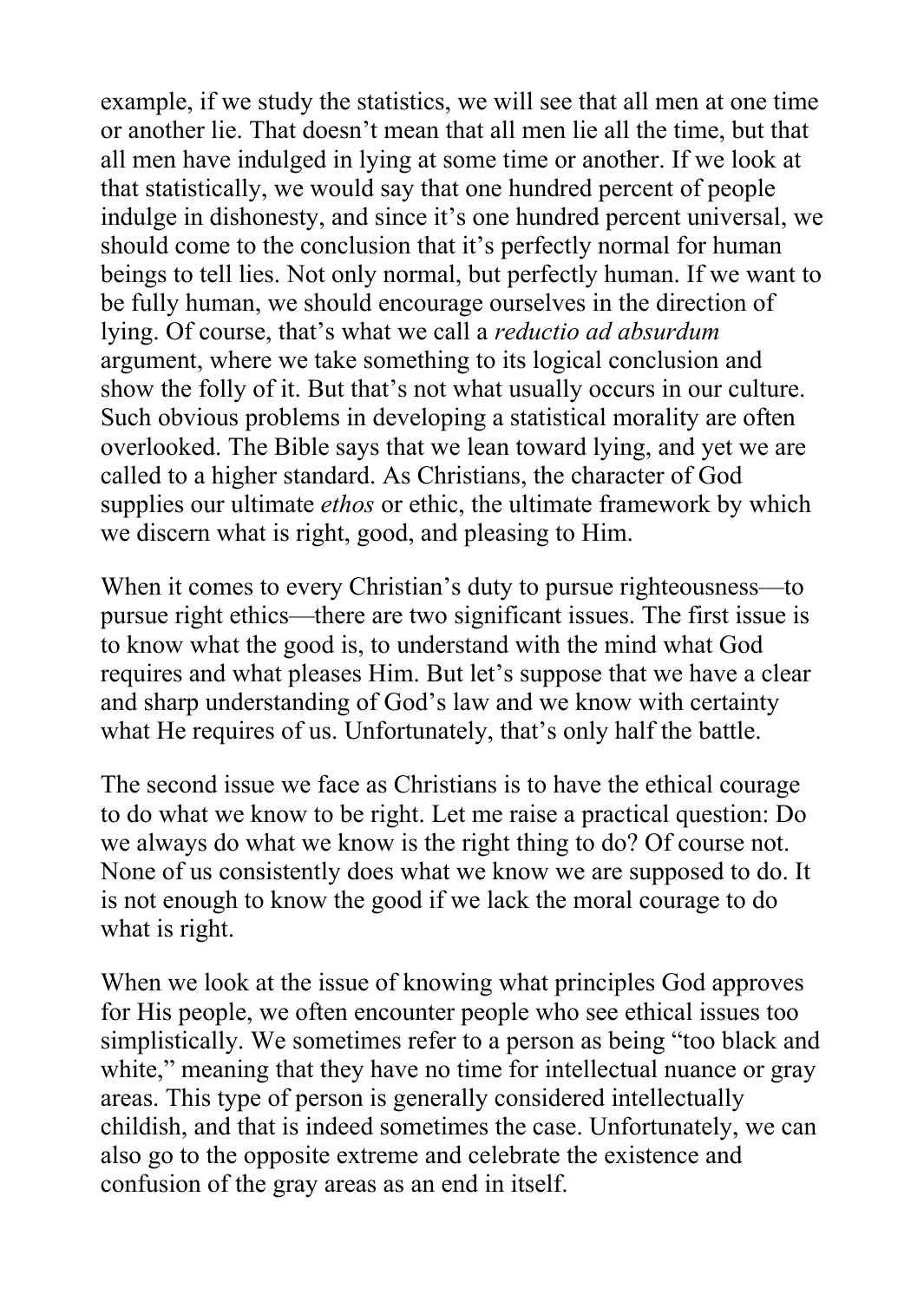There are different ways of talking about gray areas in ethics. On the one hand, the gray may stand for what the Bible calls matters of behavior that are *adiaphora*. This word refers to behavior that has to do with external things that carry no particular ethical weight in and of themselves. One could say that these are morally neutral matters. There is often debate about this in Christian circles. One school of thought says there are many things about which the Bible says nothing. They would argue that in these areas, freedom of conscience should reign. On the other hand, there are those who argue strenuously that there is nothing neutral under the sun. God calls his people to live all of life for His glory; thus, there are no situations that are free from ethical reflection.

Both of those positions cannot be entirely true, but each may have some degree of merit. I am sympathetic to those who insist that we do everything to the glory of God. The Bible is clear on that. On the other hand, the Bible also tells us that certain things are *adiaphora* in and of themselves, such as meat offered to idols. This issue has no ethical bearing whatsoever when we consider it apart from anything else. What we do with the meat offered to idols is what God is concerned about.

Let's consider another example. Playing ping-pong is neither prohibited nor commanded by Holy Scripture, and playing ping-pong is morally neutral in and of itself. But a person could become addicted to playing ping-pong to such a degree that he neglects all of his daily responsibilities because he's always at the ping-pong table. In this case, ping-pong has now moved from an act that is *adiaphora* to an act that is sin.

The gray area represents what I would call the "area of ignorance." This is an area of confusion that exists in our minds about ethical principles. I understand that people who see everything in black or white categories can be annoying at times, but when it comes to ethical judgments, I am convinced that there are no gray areas in God's mind. Everything that I do of an ethical character either pleases God or it does not. But God has not specified His blackand-white will for every conceivable circumstance. There are many ethical problems that we face every day that are not easy to pigeonhole.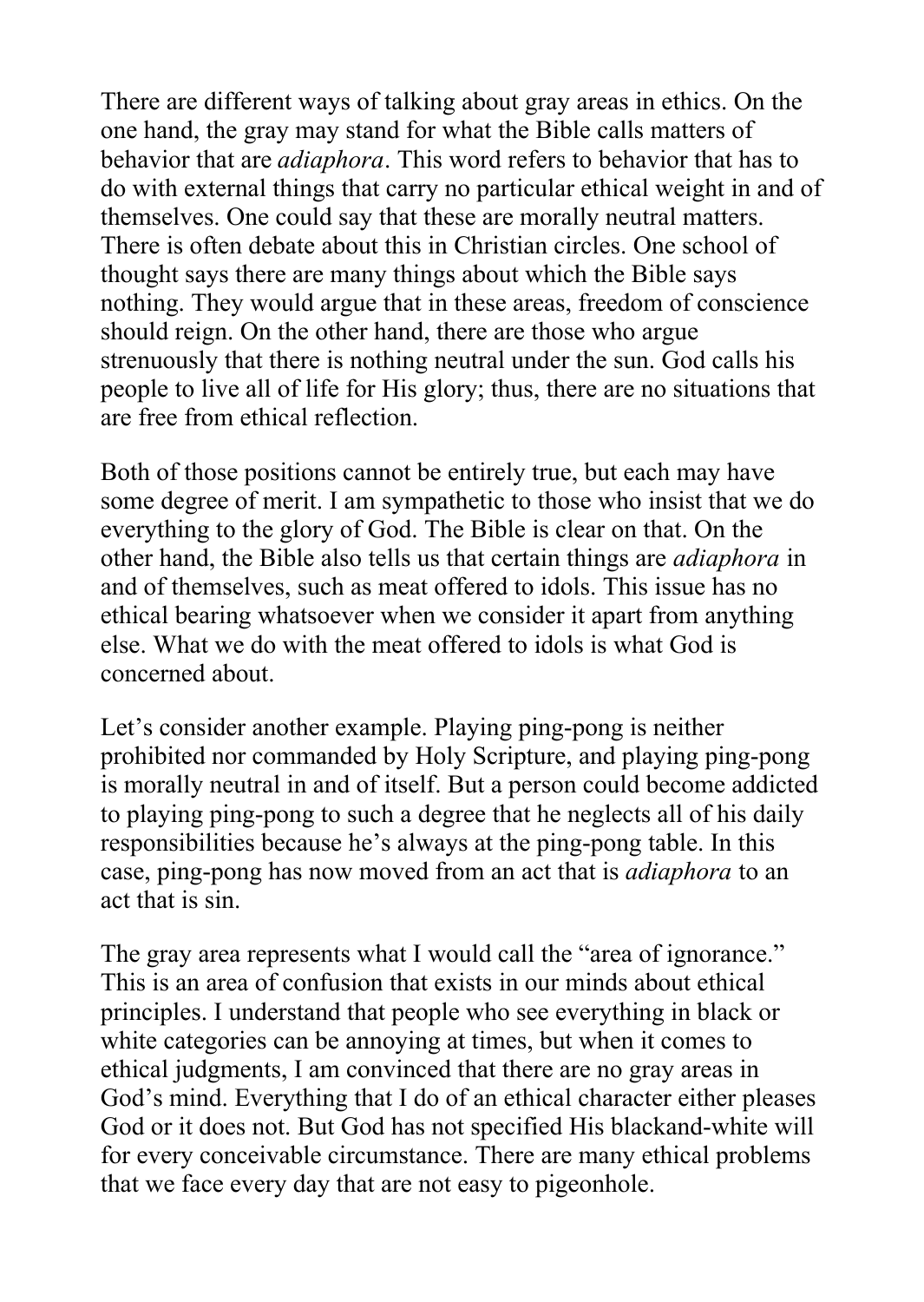For example, stealing is plainly wrong according to the Bible. We also know that giving to the poor is good in the Lord's eyes. If you ask ten Christians if it is a good thing to steal, they will all generally agree that stealing is a sin. If queried as to whether it's good to give to the poor, they would think it's charity, and that's a wonderful thing. But have you considered income taxes? This is where the government takes money from one group of people and dispenses it to another group of people. Here we have a forceful transfer of wealth from one group to another group. Is that good or evil? Is that theft or is it charity? Maybe it's not quite so easy to discern whether such a practice is right or wrong.

Friedrich Nietzsche, the famous nihilist philosopher, said the most fundamental aspect of human nature is what he described as man's intrinsic and inherent "will to power." He said that humans have a lust for conquest, and if we're to understand mankind, we have to measure man's actions in terms of this primordial, fundamental, passionate, and consuming drive to conquer other people. This will to power accounts for the violence, bloodshed, and warfare that has marred the history of civilization.

Of course, we know that a lust for dominance is sin. However, if we examine the biblical concept of man, we see that God has built into man an aspiration for significance. We have an inner drive and desire for meaningful existence, and that's a good thing. But if we take that which is good and let it be distorted so that our desire for significance becomes dominant to the point where it violates others, it crosses the line. When it's all the way across the line, it's plainly seen as wrong. But before it clearly crosses the line— when it's still in the gray area —that's when we are puzzled.

<span id="page-24-0"></span>Unless we are well equipped with the tools of divine revelation, how are we ever going to be able to discern that acute line between righteousness and wickedness? Without knowing what the God of Word says, there will be too many gray areas before us. Yet the Bible doesn't simply give us one or two principles, but many principles, so it takes work to understand and apply what it says about ethical issues. The more principles we learn, the better our understanding of ethics will become.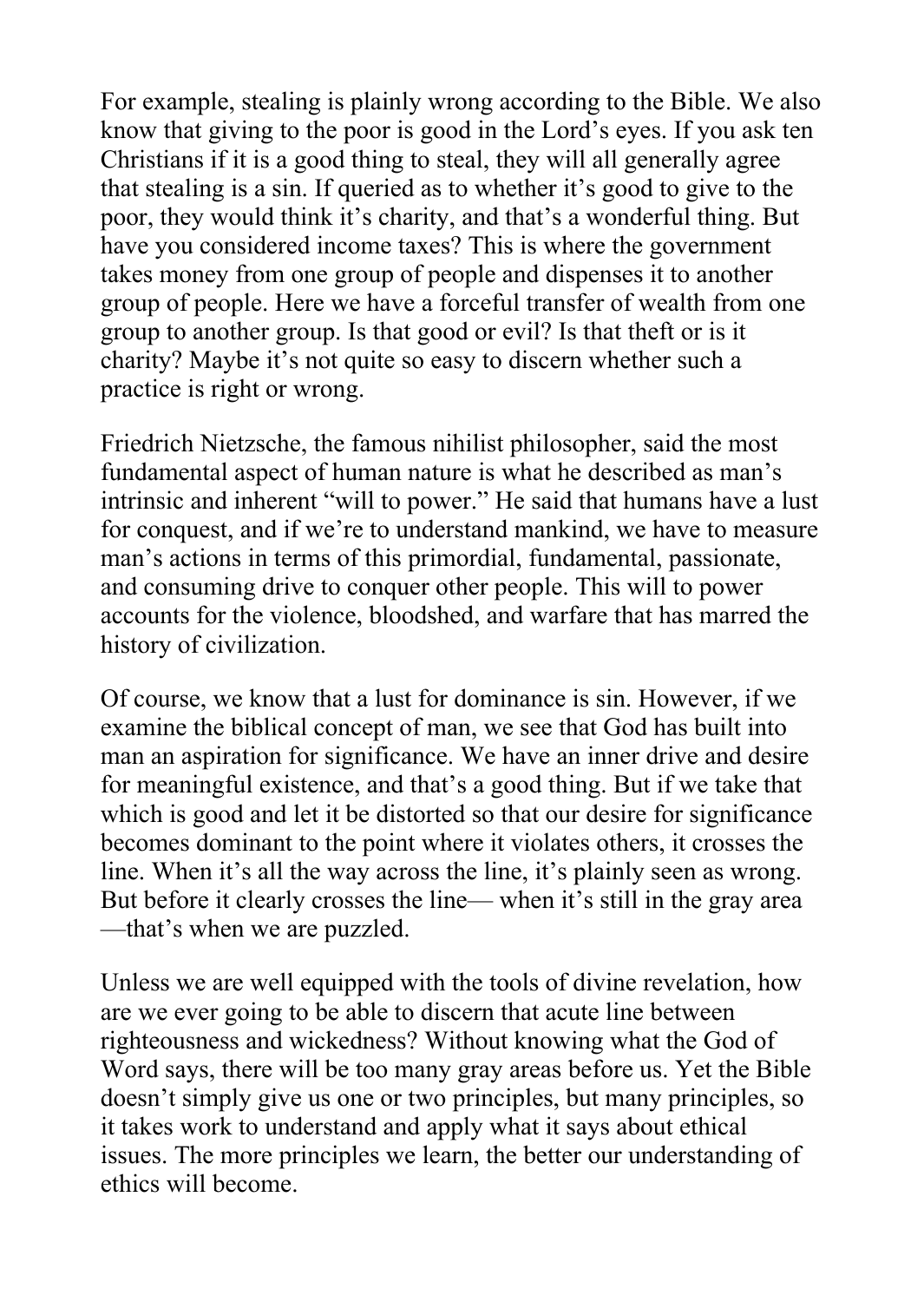

# THE LEGALIST DISTORTION

hristians are tempted to fall prey to one of two common distortions when it comes to the law of God and ethics. These disasters that may trap the Christian who seeks to live a godly life are *legalism* and *antinomianism*. We'll explore antinomianism—"antilawism"—in the next chapter. In this chapter, we'll consider legalism.

Have you, as a Christian, ever been accused of legalism? That word is often bandied about in the Christian subculture incorrectly. For example, some people might call John a legalist because they view him as narrow-minded. But the term *legalism* does not refer to narrow-mindedness. In reality, legalism manifests itself in many subtle ways.

Basically, legalism involves abstracting the law of God from its original context. Some people seem to be preoccupied in the Christian life with obeying rules and regulations, and they conceive of Christianity as being a series of do's and don'ts, cold and deadly set of moral principles. That's one form of legalism, where one is concerned merely with the keeping of God's law as an end in itself.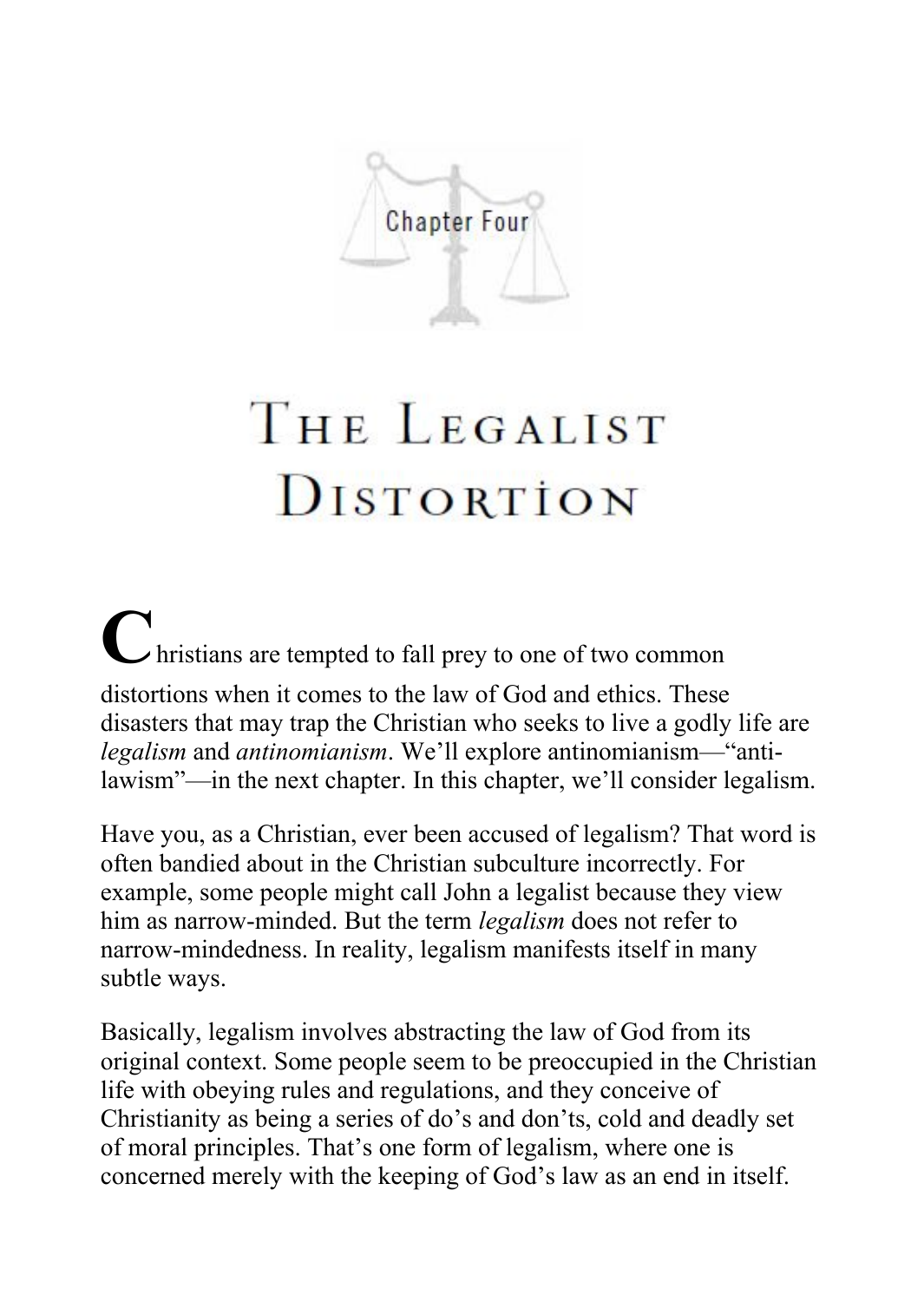Now, God certainly cares about our following His commandments. Yet there is more to the story that we dare not forget. God gave laws such as the Ten Commandments in the context of the covenant. First, God was gracious. He redeemed His people out of slavery in Egypt and entered into a loving, filial relationship with Israel. Only after that grace-based relationship was established did God begin to define the specific laws that are pleasing to Him. I had a professor in graduate school who said, "The essence of Christian theology is grace, and the essence of Christian ethics is gratitude." The legalist isolates the law from the God who gave the law. He is not so much seeking to obey God or honor Christ as he is to obey rules that are devoid of any personal relationship. There's no love, joy, life, or passion. It's a rote, mechanical form of law-keeping that we call externalism. The legalist focuses only on obeying bare rules, destroying the broader context of God's love and redemption in which He gave His law in the first place.

To understand the second type of legalism, we must remember that the New Testament distinguishes between the letter of the law (its outward form) and the spirit of the law. The second form of legalism divorces the letter of the law from the spirit of the law. It obeys the letter but violates the spirit. There's only a subtle distinction between this form of legalism and the one previously mentioned.

How does one keep the letter of the law but violate its spirit? Suppose a man likes to drive his car at the minimum required speed irrespective of the conditions under which he is driving. If he is on an interstate and the minimum posted speed is forty miles per hour, he drives forty miles per hour and no less. He does this even during torrential downpours, when driving at this minimum required speed actually puts other people in danger because they have had the good sense to slow down and drive twenty miles an hour so as not to skid off the road or hydroplane. The man who insists on a speed of forty miles per hour even under these conditions is driving his car to please himself alone. Although he appears to the external observer as one who is scrupulous in his civic obedience, his obedience is only external, and he doesn't care at all about what the law is actually all about. This second kind of legalism obeys the externals while the heart is far removed from any desire to honor God, the intent of His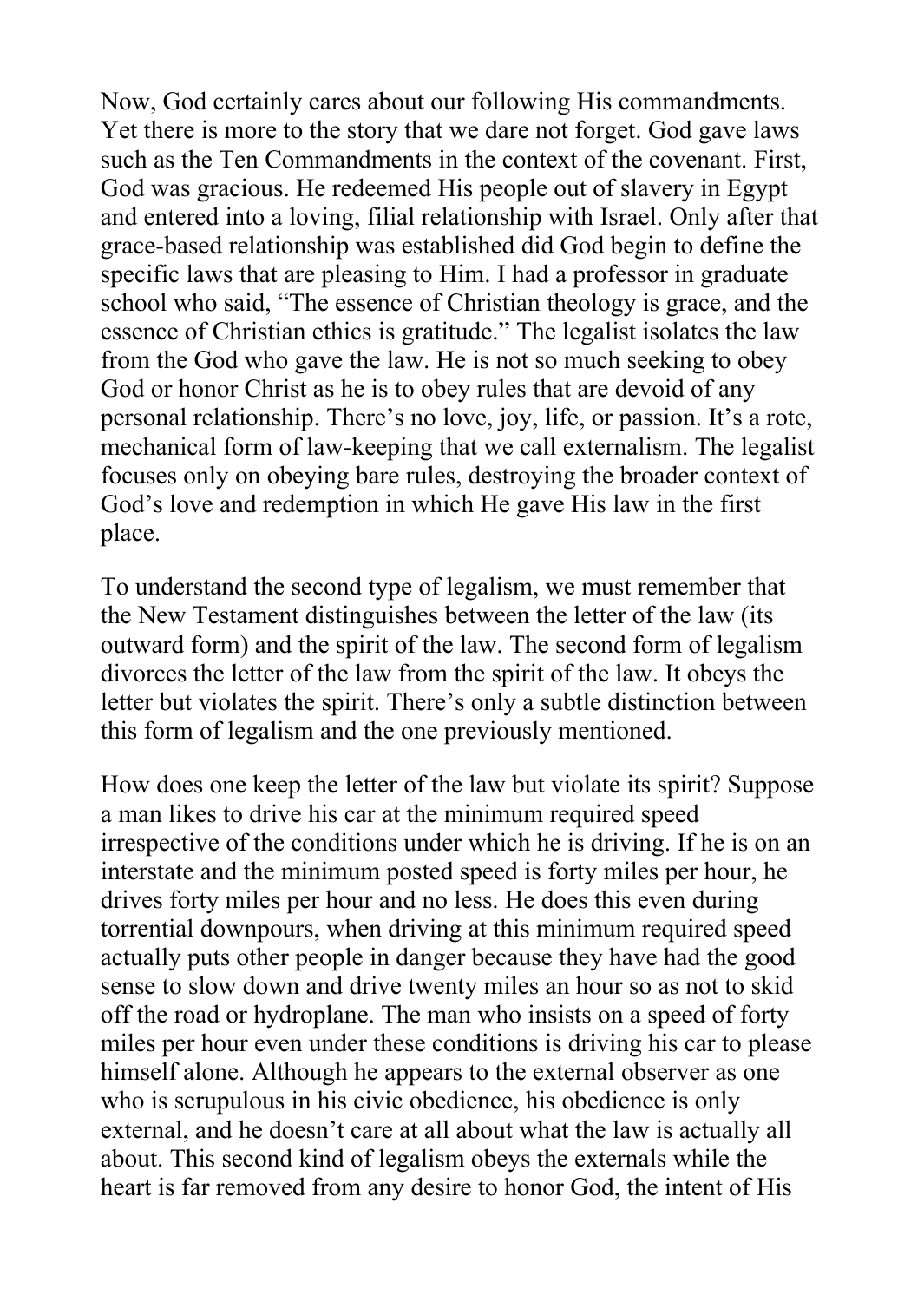law, or His Christ.

This second type of legalism can be illustrated by the Pharisees who confronted Jesus over healing on the Sabbath day (Matt. 12:9–14). They were concerned only with the letter of the law and avoiding anything that might look like work to them. These teachers missed the spirit of the law, which was directed against ordinary labor that is not required to maintain life and not against efforts to heal the sick.

The third type of legalism adds our own rules to God's law and treats them as divine. It is the most common and deadly form of legalism. Jesus rebuked the Pharisees at this very point, saying, "You teach human traditions as if they were the word of God." We have no right to heap up restrictions on people where He has no stated restriction.

Each church has a right to set its own policies in certain areas. For example, the Bible says nothing about soft drinks in the church's fellowship hall, but a church has every right to regulate such things. But when we use these human policies to bind the conscience in an ultimate way and make such policies determinative of one's salvation, we venture dangerously into territory that is God's alone.

Many people think that the essence of Christianity is following the right rules, even rules that are extrabiblical. For example, the Bible doesn't say that we can't play cards or have a glass of wine with dinner. We can't make these matters the external test of authentic Christianity. That would be a deadly violation of the gospel because it would substitute human tradition for the real fruits of the Spirit. We come perilously close to blasphemy by misrepresenting Christ in this way. Where God has given liberty, we should never enslave people with man-made rules. We must be careful to fight this form of legalism.

The gospel calls men to repentance, holiness, and godliness. Because of this, the world finds the gospel offensive. But woe to us if we add unnecessarily to that offense by distorting the true nature of Christianity by combining it with legalism. Because Christianity is concerned with morality, righteousness, and ethics, we can easily make that subtle move from a passionate concern for godly morality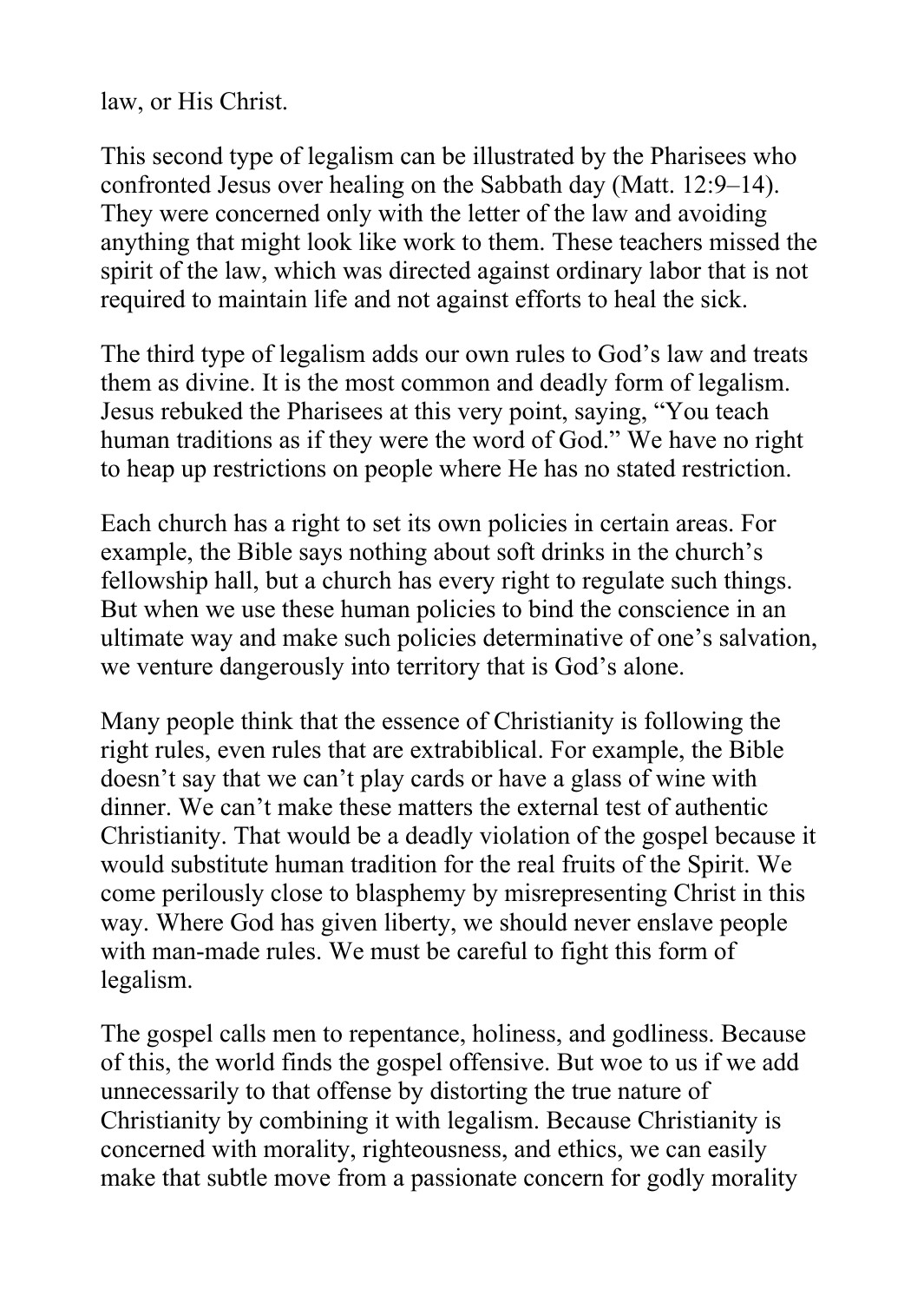into legalism if we are not careful. But this is a supreme distortion. It's a distortion to the right rather than to the left, but distortions exist in both directions.

Closely related to this is the form of legalism that "majors in minors," of which the Pharisees were masters. Jesus said, "Woe to you, scribes and Pharisees, hypocrites! For you tithe mint and dill and cumin, and have neglected the weightier matters of the law: justice and mercy and faithfulness" (Matt. 23:23). Notice how Jesus complimented them for obeying some matters of the law. They paid their tithe. The latest report I have seen indicates that only four percent of U.S. church members tithe their income. We don't even obey God in the lesser matters, but at least the Pharisees brought their tithes. They didn't rob God. Even so, obeying God only in lesser matters is not enough. Obedience in lesser matters is but the starting point.

Why do we make the test of authentic Christianity simplistic, external things like dancing and playing cards? Just consider this question: Is it easier to be known for your honor, trustworthiness, justness, and mercy, or to conform to externals. Is it easier to love your enemies or to not smoke, drink, or dance? In a sense, the latter are all minor things. The Bible says that the kingdom of God is not in eating and drinking. Yes, it's a sin to be gluttonous or to be drunk, but the issues that God has called us to be passionately concerned about are much more significant. We are to be concerned with integrity, justice, mercy, and helping a world that is in pain. It is all too simple to distort the biblical ethic by the kind of legalism that majors in minors.

One final type of legalism is what I like to call "loophole-ism." The Pharisees were masters of interpreting the law and creating loopholes so as to get around it. For example, the law said you couldn't go more than a Sabbath-day's journey on the Sabbath, a distance of about one mile from your residence. Legally, one's residence was where some of your personal possessions were stored. So, if the Pharisees wanted to make a six-mile trip on the Sabbath day, during the week they'd have a caravan trader take some of their toothbrushes and put one under a rock each mile along the way. By placing that toothbrush under the rock, the Pharisee technically established legal residence there. That way he would never travel more than a mile from his residence. His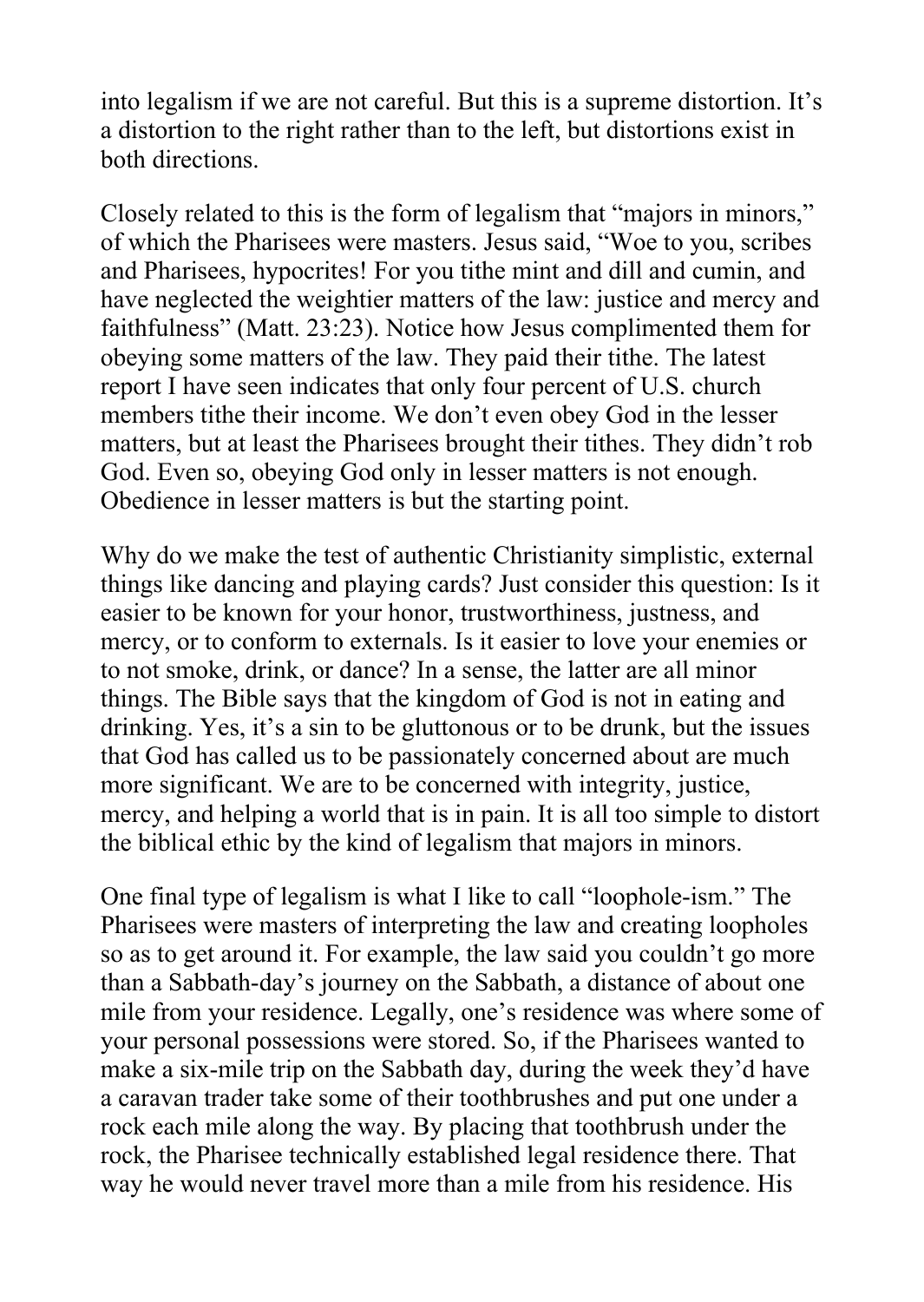trip violated the point of the Sabbath-day's journey by getting around the law with a technicality.

God wants us to obey His law from a heart that desires to please Him. We must be careful of the distortion of legalism, but also the error in the other direction, antinomianism, to which we turn in the next chapter.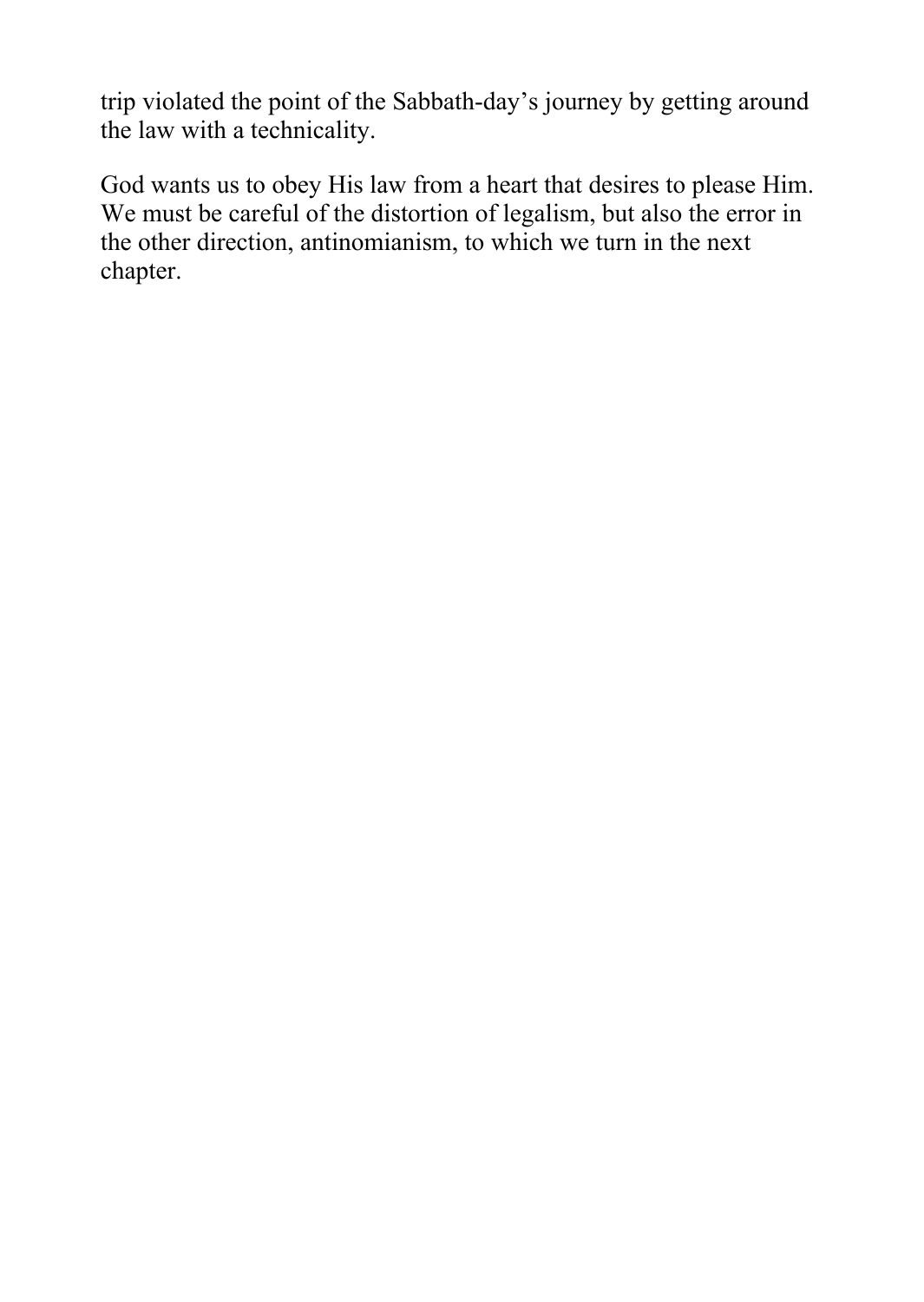<span id="page-30-0"></span>

## THE DISTORTION OF LAWLESSNESS

**I**n the last chapter, we looked at the first of two distortions that would lead us away from a life of godliness and righteousness. We considered the various types of legalism that distort authentic righteousness. In this chapter, we will consider the opposite error, namely, the problem of *antinomianism*.

What is antinomianism? *Anti* is the Greek prefix that means "against," and *nomian* comes from the Greek word *nomos*, which means "law;" thus, antinomianism means "anti-lawism." As we considered the problem of legalism, you will recall that it was important to understand that there are several varieties of legalism. It's not good enough to simply have a blanket understanding of legalism. We need to be precise in our thinking and see the differences as they manifest themselves. The same is true of antinomianism. There are different kinds of antinomianism, and each has its own subtle variations and attractive dimensions.

The first type of antinomianism is called *libertinism*. Since our justification is by faith alone and not by the works of the law, a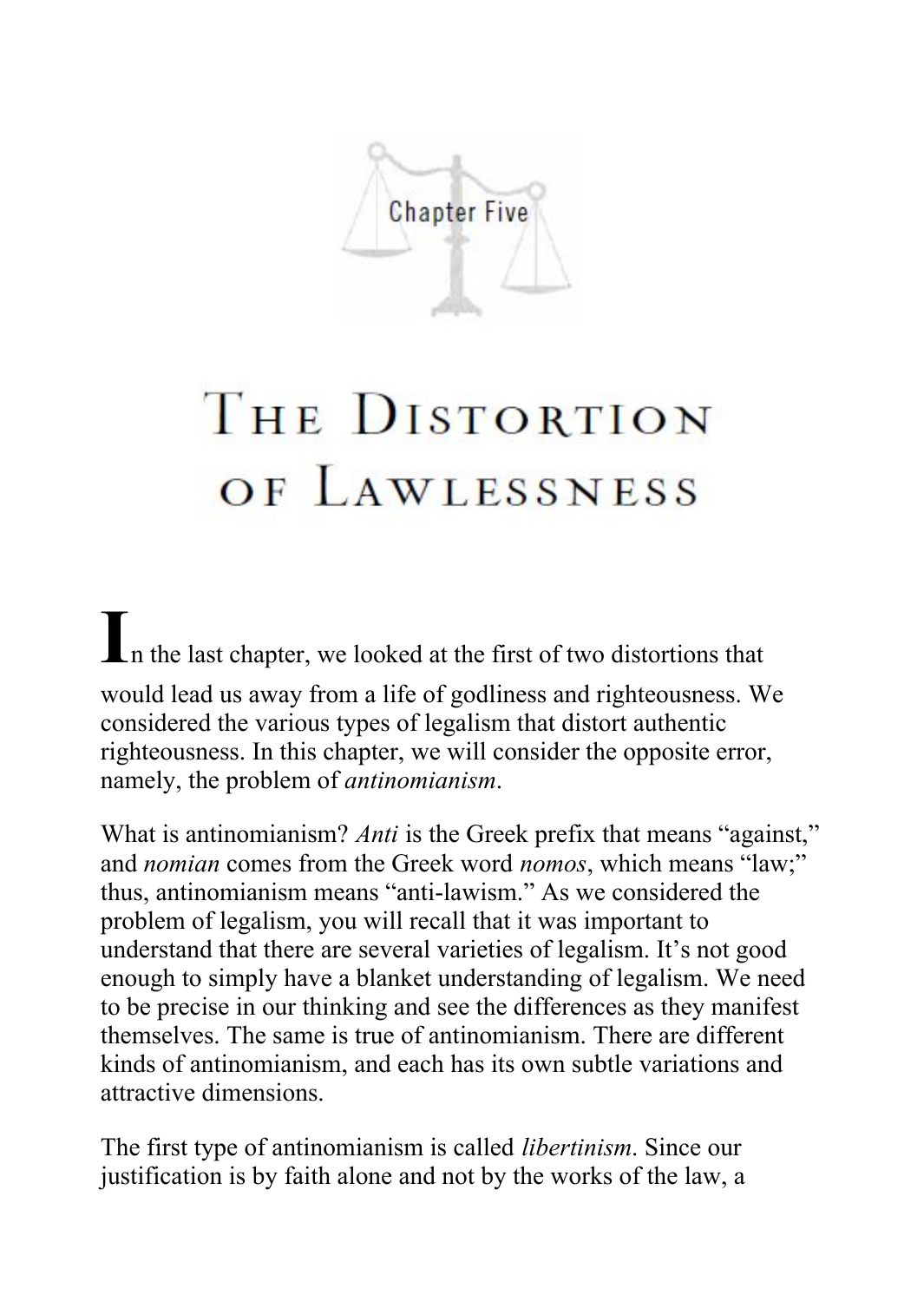libertine Christian might think he is under grace and totally free from having to obey God's commandments. Libertinism becomes a license to sin, so it is really liberty gone astray. The libertine may be tempted to think that his love of sin and God's eagerness to forgive is a great combination. God gets to do what He loves and the sinner gets to do what he loves. A person of this inclination fails to remember what Paul wrote in the book of Romans: "What shall we say then? Are we to continue in sin that grace may abound?" (Rom. 6:1). Paul answers that rhetorical question by saying, "God forbid that we should ever arrive at a conclusion like that." Unfortunately, this is the philosophy of the libertine. He sees his redemption from the curse of the law as a license to sin.

Consider also what Peter said, "For this is the will of God, that by doing good you should put to silence the ignorance of foolish people. Live as people who are free, not using your freedom as a cover-up for evil, but living as servants of God"(1 Peter 2:15–16). It sounds almost contradictory when Peter describes us as free and servants of God at the same time. But it is only when we are in bondage to Christ that we understand true liberty. Peter warns against those who use their freedom as a license for wrongdoing.

A second type of antinomianism is what I call *gnostic spiritualism*. During the first and second centuries, one of the most dangerous rivals to the Christian faith was Gnosticism. The Gnostics took their name from the Greek word for knowledge—*gnosis*. They believed that they had access to special forms of knowledge that others did not have. They thought they had authority to recommend certain forms of non-Christian behavior because they presumed to possess higher knowledge that was secretive and esoteric.

We don't have card-carrying Gnostics in the twenty-first century in the same form they were found millennia ago, but the Gnostic heresy is still alive and well. In fact, the Gnostic spirit of ethics is epidemic in Evangelical Christianity. But where do we see evidence of this Gnostic spirit?

Just consider how often you have heard people say, "The Spirit led me to do this or to do that." We have to be very cautious here. God the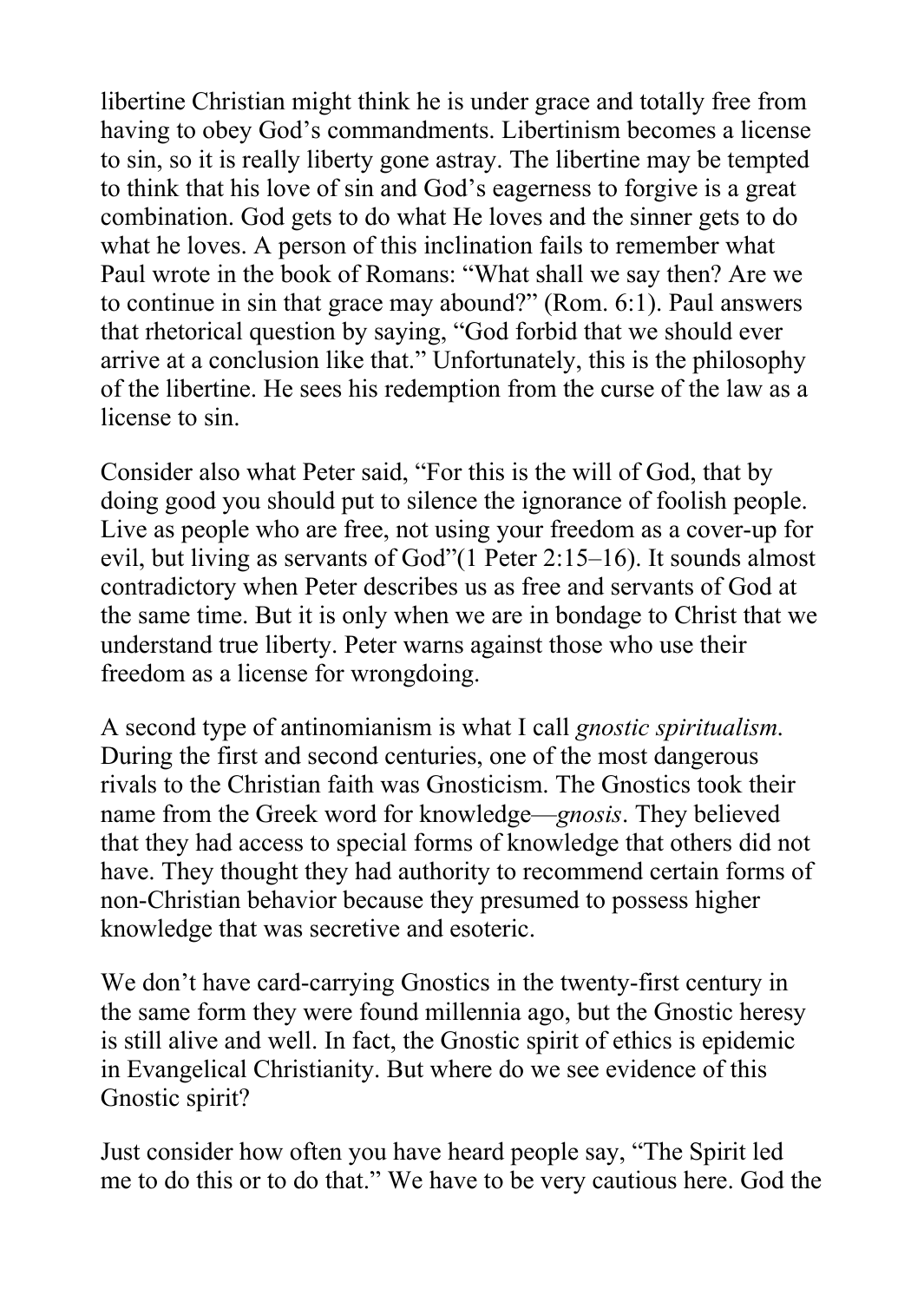Holy Spirit does lead us, but the primary meaning of the leading of the Holy Spirit is not to lead us to marry this person or that person or to lead us to Cincinnati or Chicago. The primary place to which the Spirit leads us is to holiness and obedience. Sadly, many Christians put a cloak of spirituality around their ethical decisions so as to effectively stop voices of criticism before they're even heard.

Certainly, the Spirit lead us to certain specific life choices such as a spouse, a new job, or a new place to live. But it's all too easy to remove yourself from any discussion about the choices that you make by simply saying, "God is calling me to do . . ." Who wants to argue with God's call? This can easily become a sinful evasion of responsibility where we use spiritual language to remove ourselves from accountability in the Christian community. There are times when we should be required to give thoughtful reasons as to why we want to do whatever it is we want to do.

Importantly, the guidance of the Holy Spirit is not in itself antinomianism. It's not anti-law to be led by the Spirit of God; we're supposed to follow the leading of the Spirit of God. What becomes devastating is doing things that are clearly violating the revealed principles and precepts of the Word of God and then having the audacity to defend our actions by saying the Holy Spirit led us into it. I know one Christian man who became involved in a moral problem that was a direct violation of the law of God. He knew that was the case, but he was so caught up in it that his defense was that he had prayed about it and God had granted him an exception. That man was fooling himself and, at the same time, doing violence to the Holy Spirit.

God the Holy Spirit does not lead us to break His law. We are called to test the spirits. A spirit who is from God agrees with the testimony of the Holy Spirit, who has given us the Scriptures. We must be careful of this kind of spiritualism that confuses our desires with the leading of the Lord. It's a veiled form of antinomianism.

I call the third type of antinomianism *situationalism*. Maybe you've heard the familiar phrase s*ituational ethics.* This philosophy was developed by Joseph Fletcher. He sought to make love the highest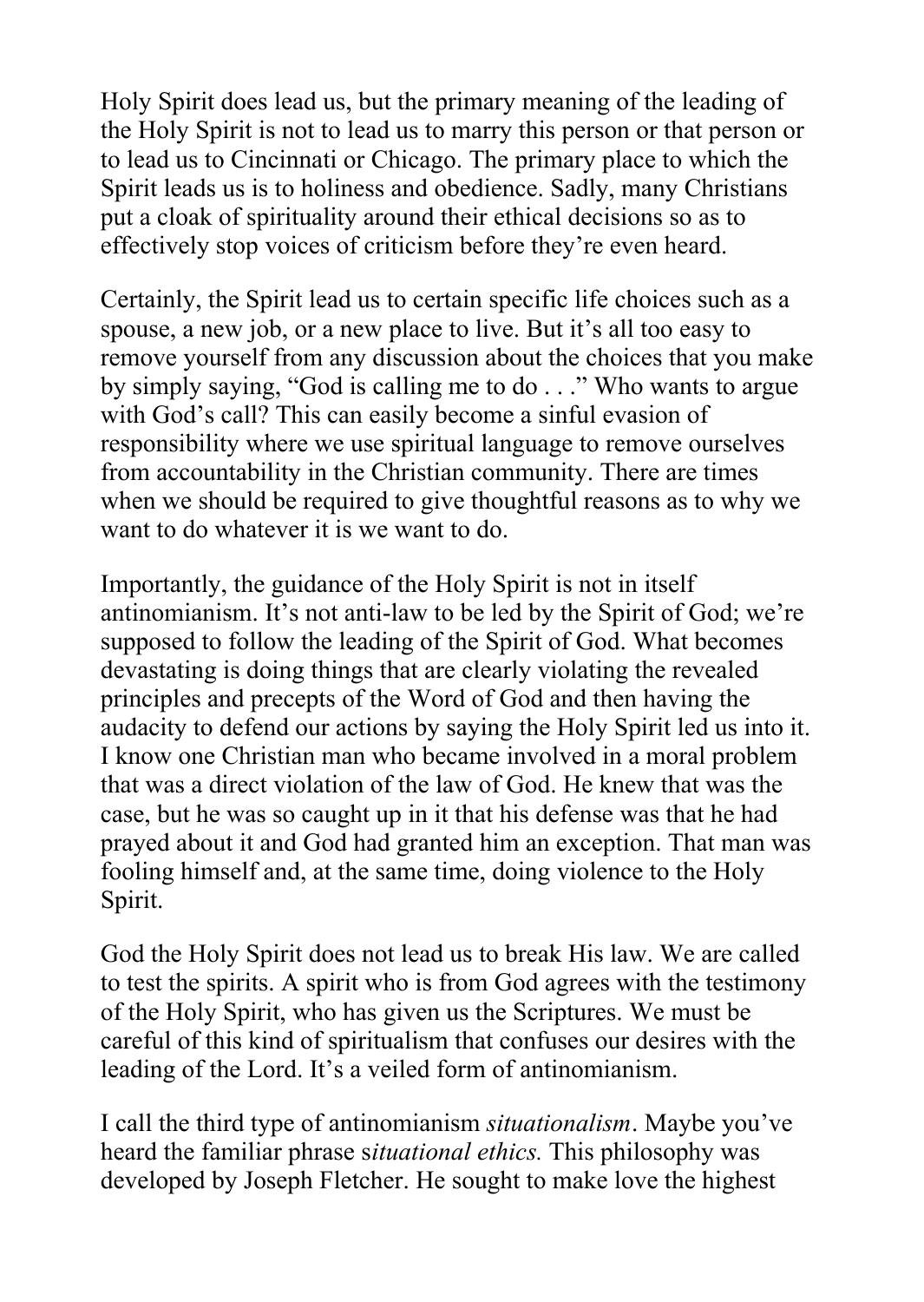norm above all others. He was searching for a middle road between the two dangers of legalism and antinomianism, and he declared that the only absolute was the absolute law to love. All other laws, he declared, are subject to the law of love and should be broken if a better and more loving course of action can be found. Fletcher wanted to find the best outcome of a given situation by holding up the law of love.

This may sound well and good, but this view has problems. We must never say that Scripture's other laws are negotiable or reducible to one ill-designed view of love. Fletcher said that we are supposed to do what *seems* right in a given situation. We are to do what love would demand that we do. But the Bible doesn't say what love *seems* to be; rather, it defines what love *is*.

Allow me to illustrate. Paul wrote to the Ephesians: "Therefore be imitators of God, as beloved children. And walk in love, as Christ loved us and gave himself up for us, a fragrant offering and sacrifice to God" (Eph. 5:1–2). Now consider the very next verse, "But sexual immorality and all impurity or covetousness must not even be named among you, as is proper among saints" (Eph. 5:3). The Apostle said to walk in love, but what does it mean to walk in love? It means you are never to be involved in sexual immorality. He attaches a prohibition against sexual immorality as a universal prohibition. This defines what love demands, but we only get half of that from Fletcher. If we follow Fletcher's reasoning, it might lead us to the oldest argument that men have used to seduce women: "If you love me, you will." We must know that if love is left uninformed and its content is given merely by what seems right to me according to my personal, subjective preference, the situation becomes the ultimate norm rather than the Word of God. God, however, tells us what love truly demands.

Situational ethics is clearly antinomian. By its own testimony, it reduces the law of God to one law, the law of love. The New Testament certainly focuses on love and says love is the summary of the law. Even Augustine made the statement, "Love God and do as you please." But when Augustine defined what he meant by that statement, he said that if you love God, you will be pleased by what pleases Him. How do you know what pleases God, except by careful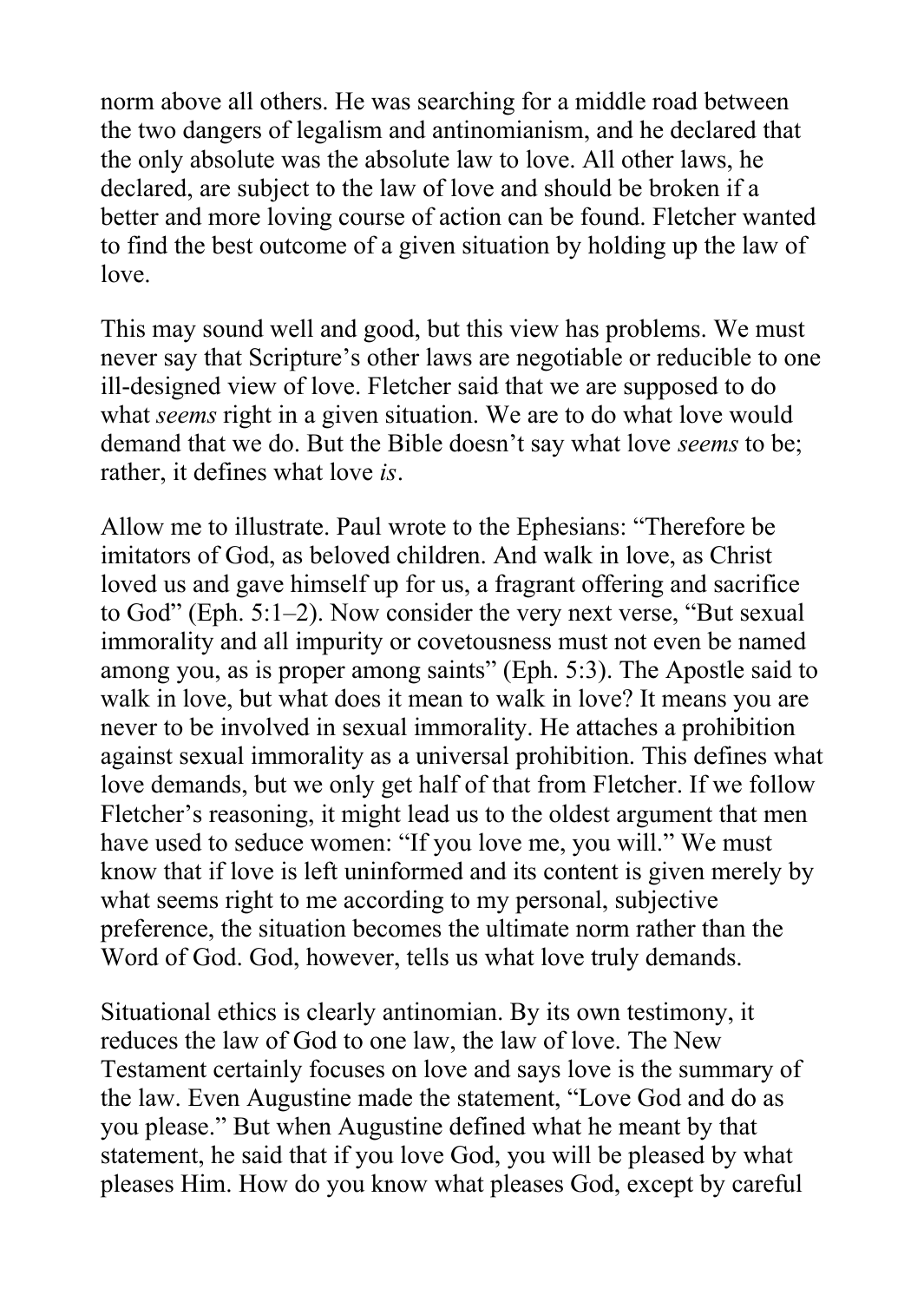<span id="page-34-0"></span>study of the law of God? Jesus said, "If you love me, you will keep my commandments" (John 14:15). Commandments come out of love, and the Christian who is bound by the law of love is a Christian who recognizes the normative authority of the commandments of Jesus. That's my issue with the new morality. Who is Lord? Who has the right to impose obligations upon us? God may do it, God can do it, and God has done it.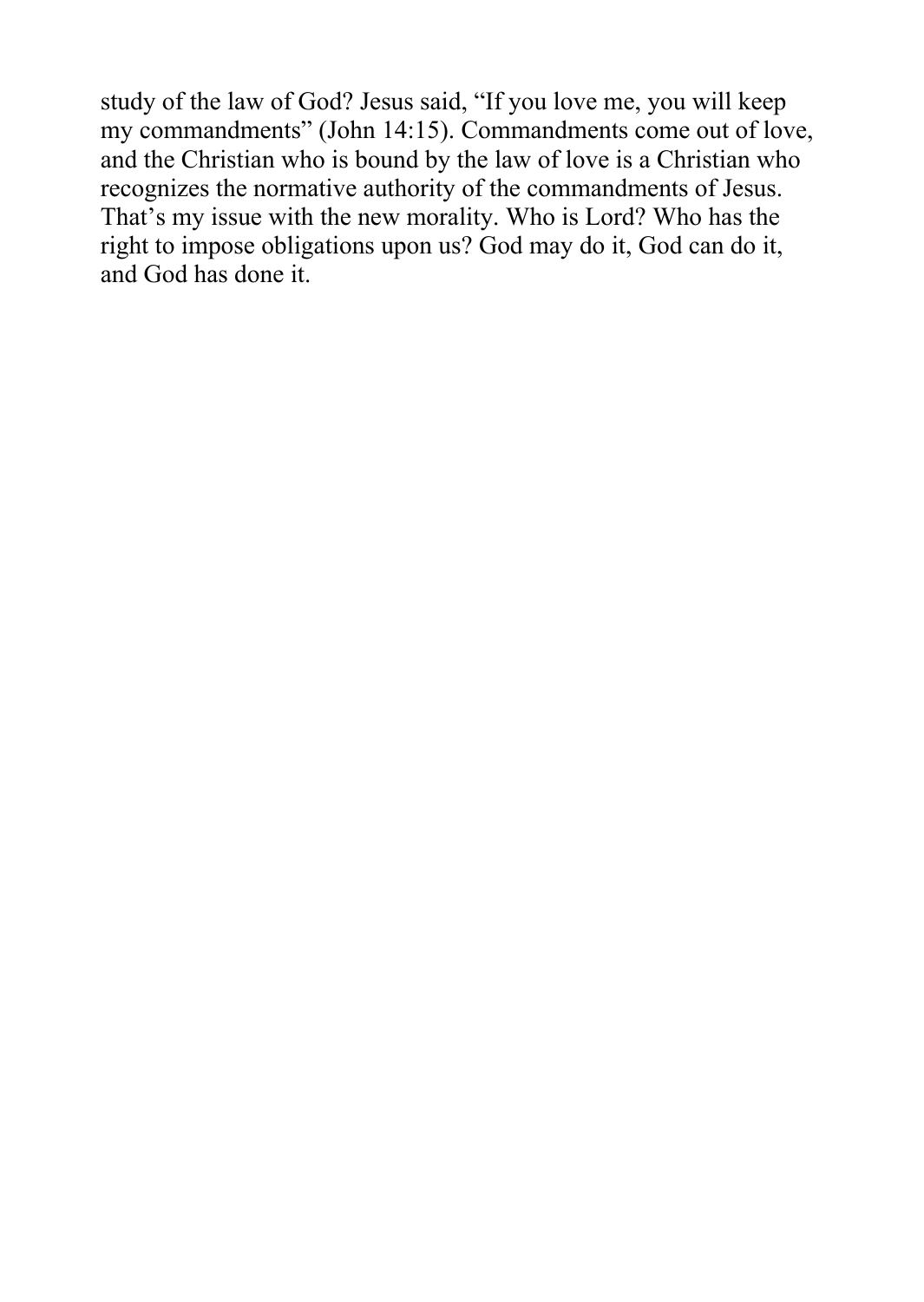

### DEGREES OF SIN

**A**<sup>n</sup> important and practical question that we must address before we finish our look at building a Christian conscience is the question as to whether there are degrees of sin and of righteousness. There appears to be a great misunderstanding about biblical ethics in the secular culture. Not too long ago, I read an interesting essay written by a renowned psychiatrist who was distressed about Christianity. He expressed his concern that in his practice he dealt everyday with people who were neurotic, and at times psychotic, as a result of their inability to handle guilt. As an aside, have you ever stopped to think how many problems in psychiatry relate to the question of guilt? There's a sense in which a medical practitioner has to be concerned with ethics, the relationship between right and wrong, and the powerful impact of guilt on the human personality.

This particular psychiatrist wrote a critique of the ethical teachings of Jesus. Usually, those who are most hostile to Jesus, the church, and Christianity have good words for Jesus as an ethical teacher. They don't believe He's divine, nor that He's the Savior of the world, but they grant that He's the greatest ethical teacher who has ever lived.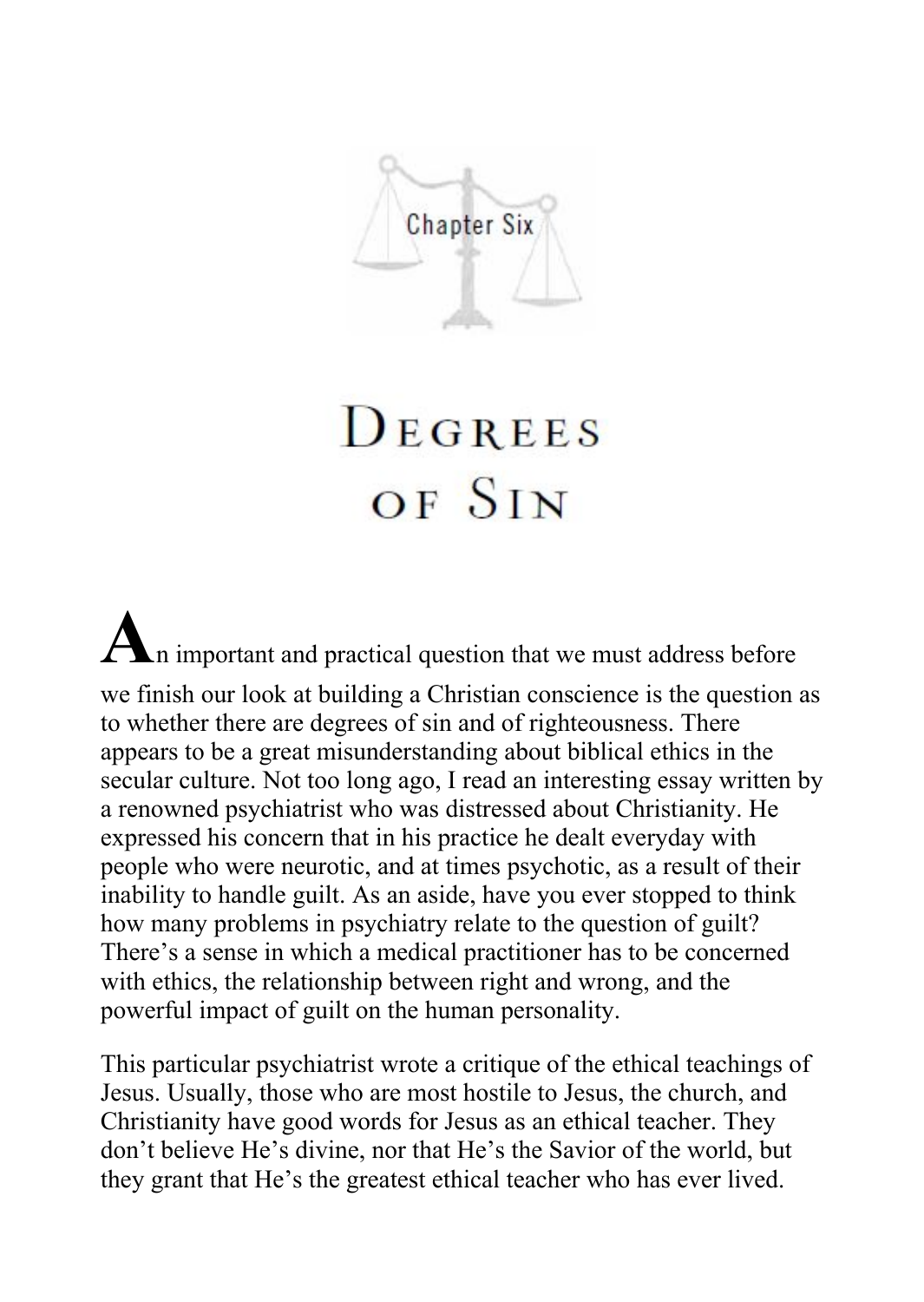But not this doctor. He laid down the gauntlet and made it clear that Jesus was not a great teacher of ethics.

The psychiatrist directed his readers to the Sermon on the Mount and said that it is the crux of Jesus' ethical teaching. The doctor questioned why we would take Jesus' teaching seriously at all. Why, he asked, is Jesus a great moral teacher since He said that it is just as bad to lust after a woman as it is to commit adultery or that it's just as bad to hate somebody as it is to kill them? The psychiatrist claimed that such an ethic was foolishness. He wondered how a truly wise person could rank these different actions equally. Lust may be bad, but the consequences of it are truly different than actually committing adultery. The same is true for anger and murder. The psychiatrist was left dumbfounded as to why people elevate Jesus as a great ethical teacher.

At one point, I share the consternation of that psychiatrist. If Jesus of Nazareth had ever taught that adultery is no worse than lust and that murder is no worse than hate, I would be as astonished as the psychiatrist that anyone would revere the ethical teachings of Jesus. But the fact is that Jesus never taught that it is as bad to lust as it is to commit adultery or that it is as bad to be angry as it is to murder.

Why would someone come to the idea that Jesus taught that there are no distinctions? I think it comes from a simple misreading of the Sermon on the Mount. In that sermon, Jesus was dealing with the Pharisees and their teaching. He said, "You have heard that it was said to those of old, 'You shall not murder; and whoever murders will be liable to judgment.' But I say to you that everyone who is angry with his brother will be liable to judgment; whoever insults his brother will be liable to the council; and whoever says, 'You fool!' will be liable to the hell of fire" (Matt. 5:21–22). Jesus also said, "You have heard that it was said, 'You shall not commit adultery.' But I say to you that everyone who looks at a woman with lustful intent has already committed adultery with her in his heart" (Matt. 5:27–28). Jesus actually never says that it's as bad to hate as it is to murder. Moreover, we can't legitimately infer that from His teachings. What was his point then?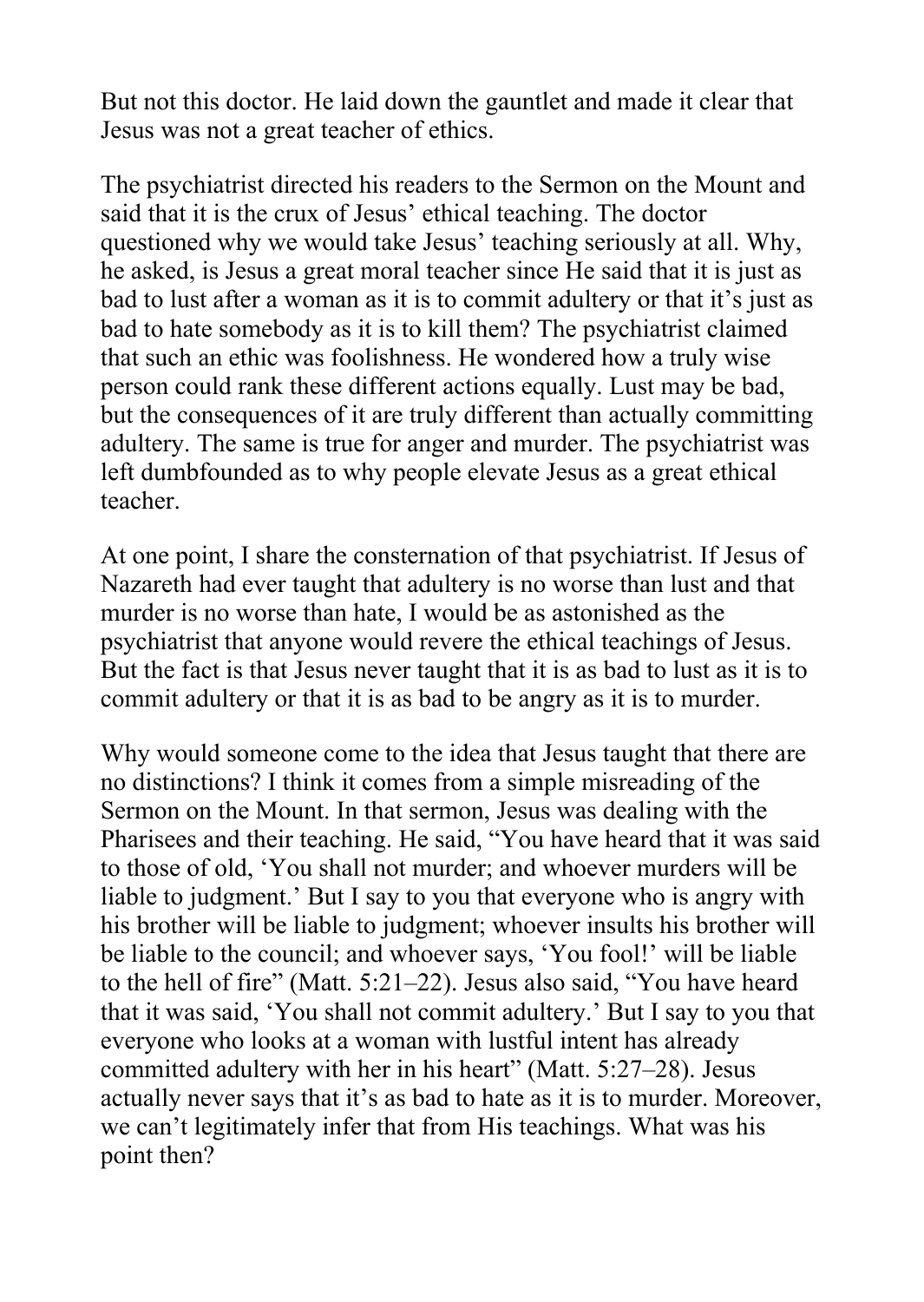Consider a continuum. On the left, one has the most heinous act, which would be the physical act of adultery. On the right, one would have the righteousness of true chastity. There are many behaviors that fall between these opposing poles. A man can kiss a woman who is not his wife. That's not adultery. It's not sexual intercourse. The relationship can progress through stages of deeper and deeper involvement sexually. The relationship may start as something innocent such as a righteous friendship, but the friendship can progress in stages in the direction of an illicit, unlawful relationship that culminates in the physical act of adultery. There are steps along the way between righteousness and the heinous act of adulterous intercourse. Lust is usually one of those steps. When lust is born in the mind, that's the first step towards moving in the direction of carrying out the fantasy that actually ends in adultery. The point Jesus made is that the law that God gives—"Thou shalt not commit adultery"—is not kept fully if one merely refrains from the physical act of adultery. When God forbids adultery, the full measure of that prohibition incorporates within it the whole complex of that sin, not only the actual act but all of the things that are a part of it. If you lust, Jesus said you have not fulfilled the whole measure of the law. That's a vital point for us to understand because otherwise, the scriptural ethic would make no sense.

Historically speaking, both Roman Catholicism and Protestantism have understood that there are degrees of sin. The Roman Catholic church makes a distinction between mortal and venial sin. The point of that distinction is that there are some sins so gross, heinous, and serious that the actual commission of those sins is mortal in the sense that it kills the grace of justification that resides in the soul of the believer. In their theology, not every sin is devastating to that degree. There are some real sins that are venial sins. These are less serious sins in terms of their consequences, but they don't have the justification-killing capacity that mortal sins have.

Many Evangelical Protestants have rejected the idea of degrees of sin because they know that the Protestant Reformation rejected the Roman Catholic distinction between mortal and venial sins. As a result, they've jumped to the conclusion that there are no distinctions between sins in Protestantism.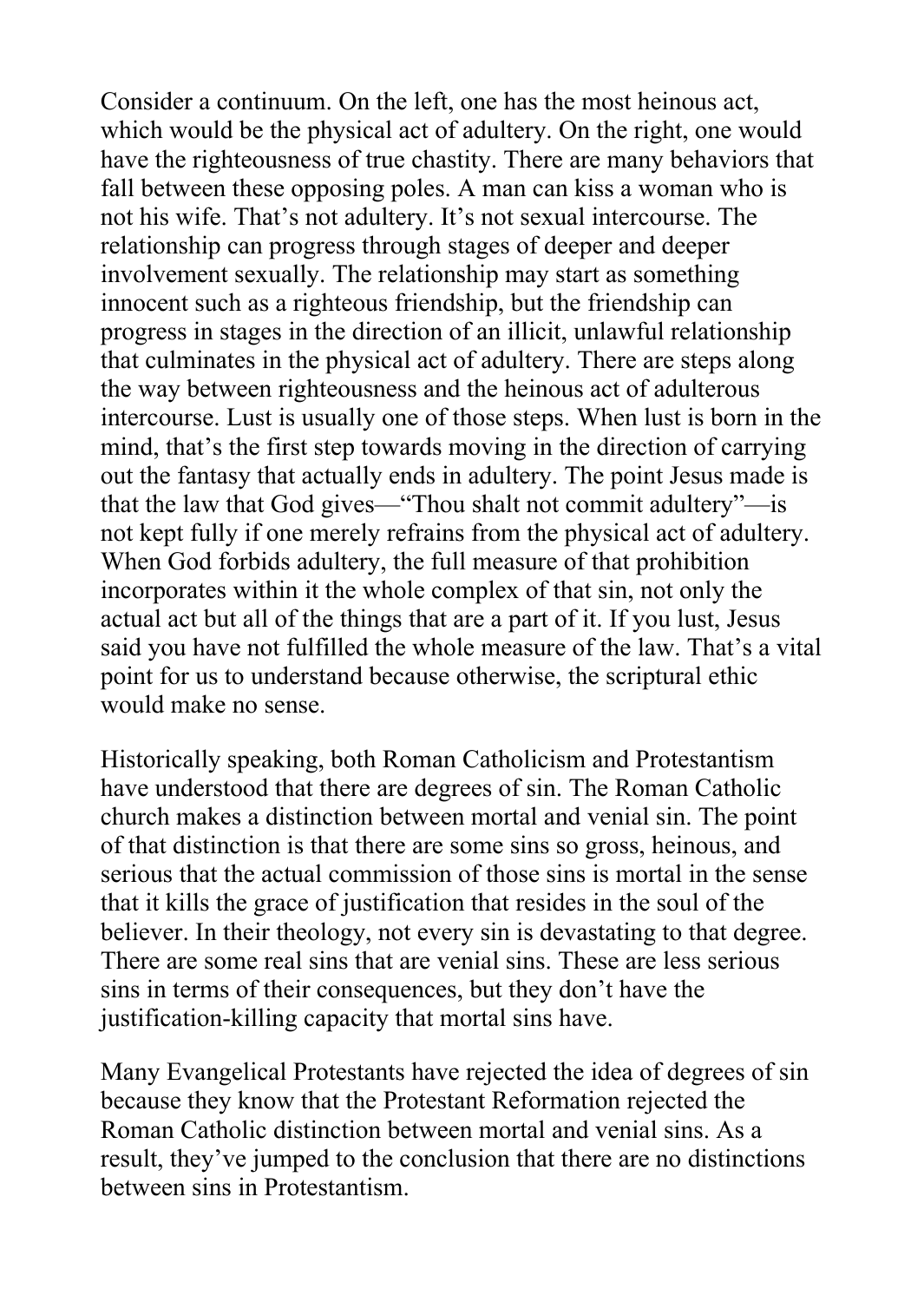We should return to the views of the Reformers themselves. John Calvin was an outspoken critic of the Roman Catholic Church and their distinction between mortal and venial sin. Calvin said that all sin is mortal in the sense that it deserves death. The book of James reminds us, "For whoever keeps the whole law but fails in one point has become accountable for all of it" (James 2:10). Even the slightest sin is an act of cosmic treason. We fail to feel the gravity of our actions to this degree, but it is true.

When I sin, I choose my will over the will of God Almighty. By implication I'm essentially saying that I'm more intelligent, wise, righteous, and powerful than God Himself. Calvin said that all sin is mortal in the sense that God could justifiably destroy each of us for the smallest sin we've committed. In fact, the penalty for sin was given the first day of human creation: "But of the tree of the knowledge of good and evil you shall not eat, for in the day that you eat of it you shall surely die" (Gen. 2:17). Yet God doesn't deal with us always according to justice. He deals with us according to grace, He allows us to live, and He moves to bring about our redemption. Calvin said that all sins are mortal in that we deserve death from them but that no sin is mortal in the sense that it can destroy our saving grace. We have to repent, yes, but the justifying grace that the Holy Spirit brings to us is not killed by our sin. Calvin and every one of the Reformers strenuously maintained that there is a difference between lesser sins and what they called gross and heinous sins.

This distinction is important for Christians to understand so that we can learn to live charitably with each other. The sin of pettiness, by which people begin to dwell on minor transgressions in the community, can tear the body of Christ apart. Great damage comes when it is fueled by the fire of gossip and slander. We are called to patience and tolerance towards the struggling failures of other Christians. It's not that we're called to be lax on sin, for there are certain sins listed in the New Testament that are serious and ought not be allowed in the church. Adultery is serious. Incest calls for ecclesiastical discipline. Drunkenness, murder, and fornication are repeatedly mentioned. These sins are so destructive that they call forth church discipline when they are manifested.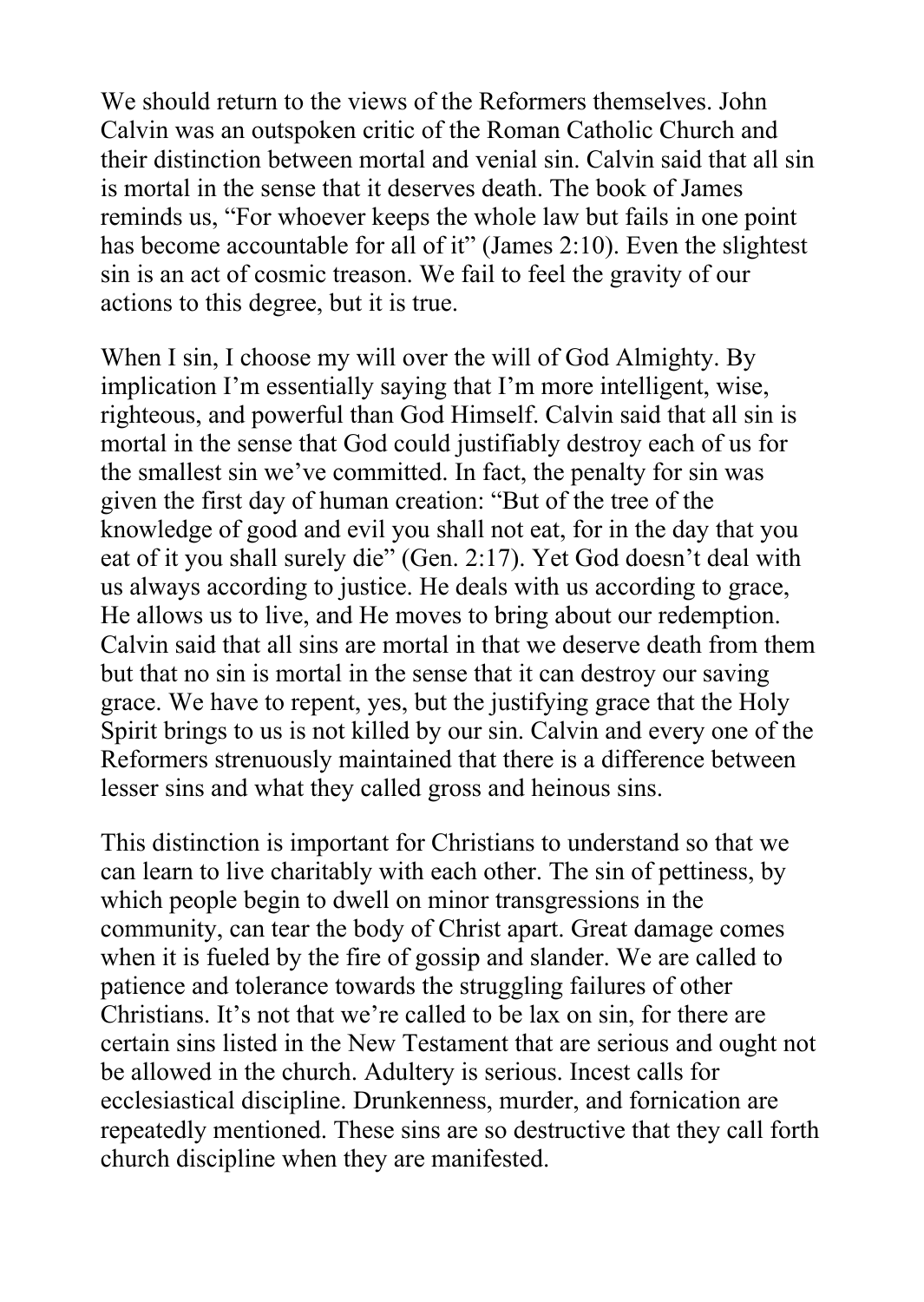It's clear that we have different degrees of sin when we consider the warnings of Scripture. There are at least twentytwo references in the New Testament to degrees of rewards that are given to the saints in heaven. There are different levels, different rewards, and different roles in heaven. The Bible warns us against adding to the severity of our judgment. Jesus said to Pontius Pilate, "He who delivered me over to you has the greater sin" (John 19:11). Jesus measures and evaluates guilt, and with the greater guilt and greater responsibility comes the greater judgment. It's a motif that permeates the New Testament.

The idea of gradation of sin and reward is based upon God's justice. If I commit twice as many sins as another person, justice demands that the punishment fits the crime. If I've been twice as virtuous as another person, justice demands that I get more of a reward. God tells us that entrance into heaven will be only on the basis of the merit of Christ, but once we get to heaven, rewards will be dispensed according to works. Those who have been abundant in good works will receive an abundant reward. Those who have been derelict and negligent in good works will have a small reward in heaven. By the same token, those who have been grievous enemies of God will have severe torments in hell. Those who have been less hostile will have a lesser punishment at the hands of God. He is perfectly just, and when He judges, He will take into account all of the extenuating circumstances. Jesus said, "I tell you, on the day of judgment people will give account for every careless word they speak" (Matt. 12:36).

Why is it important for us to emphasize this point? Many times I've talked to men who struggle with lust and they say to themselves or to me, "I might as well go ahead and commit adultery because I'm already guilty of lust. I can't be in any worse shape in the sight of God, so I might as well finish the deed." I always answer, "Oh yes, you can be in much worse shape." The judgment of actual adultery will be much more severe than the judgment upon lust. God will deal with us at that level, and it's a foolish thing for a person who has committed a misdemeanor, to therefore say, "I'm already guilty; I might as well make it a felony." God forbid that we should think like that. If we do, we face the righteous judgment of God. We must keep this in mind as we seek to build a Christian conscience and a Christian character.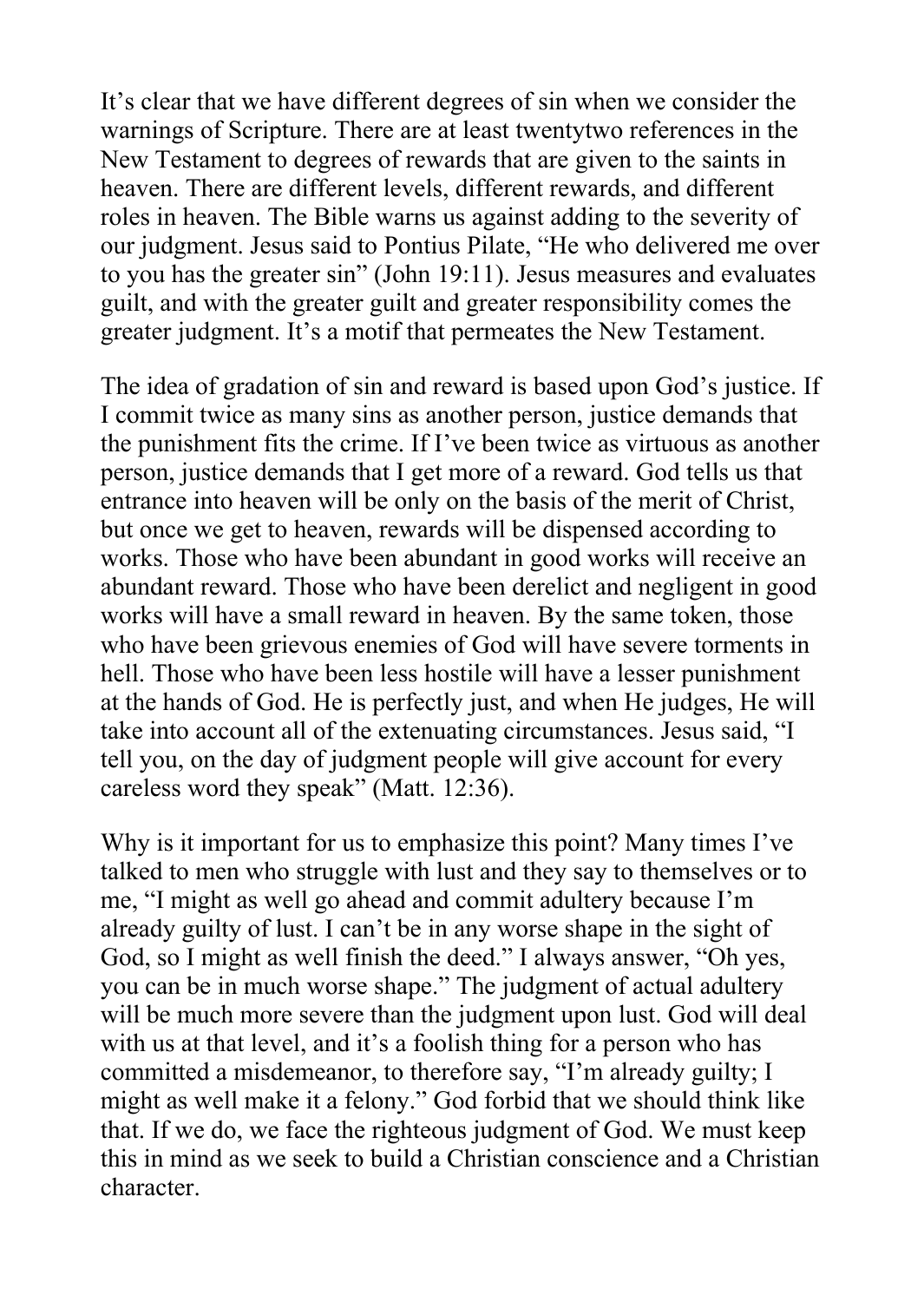#### **About The Author**

Dr. R. C. Sproul is the founder and chairman of Ligonier Ministries, an international Christian education ministry based in Sanford, Florida. He also serves as co-pastor of Saint Andrew's Chapel, a Reformed congregation in Sanford, and as president of Reformation Bible College. His teaching can be heard around the world on the daily radio program *Renewing Your Mind.*

During his distinguished academic career, Dr. Sproul helped train men for the ministry as a professor at several theological seminaries.

He is the author of more than eighty books, including *The Holiness of God*, *Chosen by God*, *The Invisible Hand*, *Faith Alone*, *A Taste of Heaven*, *Truths We Confess*, *The Truth of the Cross*, and *The Prayer of the Lord*. He also served as general editor of *The Reformation Study Bible* and has written several children's books, including *The Prince's Poison Cup*.

Dr. Sproul and his wife, Vesta, make their home in Longwood, Florida.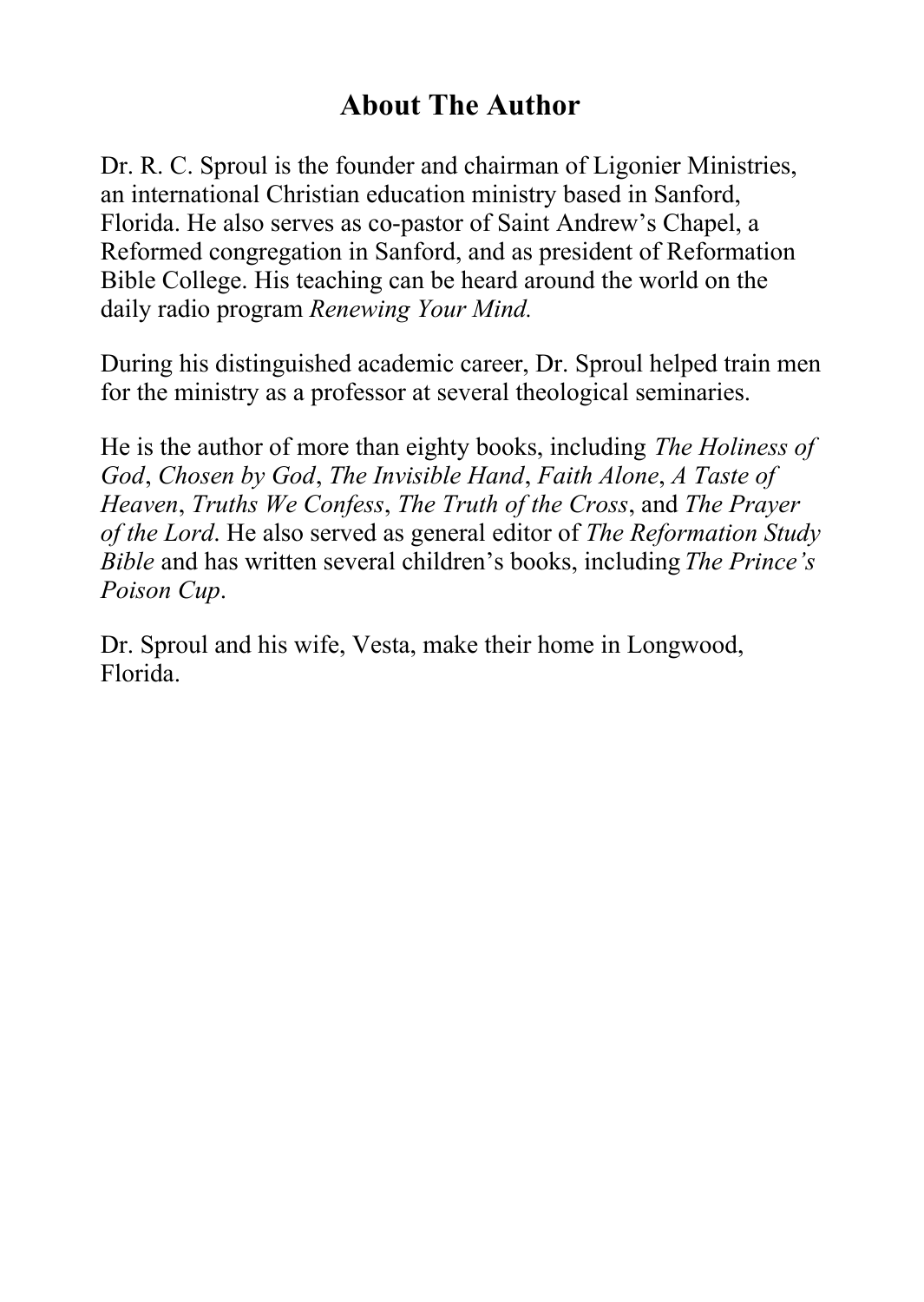**Further your Bible study with** *Tabletalk* **magazine, another learning tool from R.C. Sproul.**

*TABLETALK* MAGAZINE FEATURES:

A Bible study for each day—Bringing the best in biblical scholarship together with down-to-earth writing, *Tabletalk* helps you understand the Bible and apply it to daily living.

Trusted theological resource— *Tabletalk* avoids trends, shallow doctrine and popular movements to present biblical truth simply and clearly.

Corresponding digital edition—Print subscribers have access to the digital edition for iPad, Kindle Fire, and Android tablet devices.